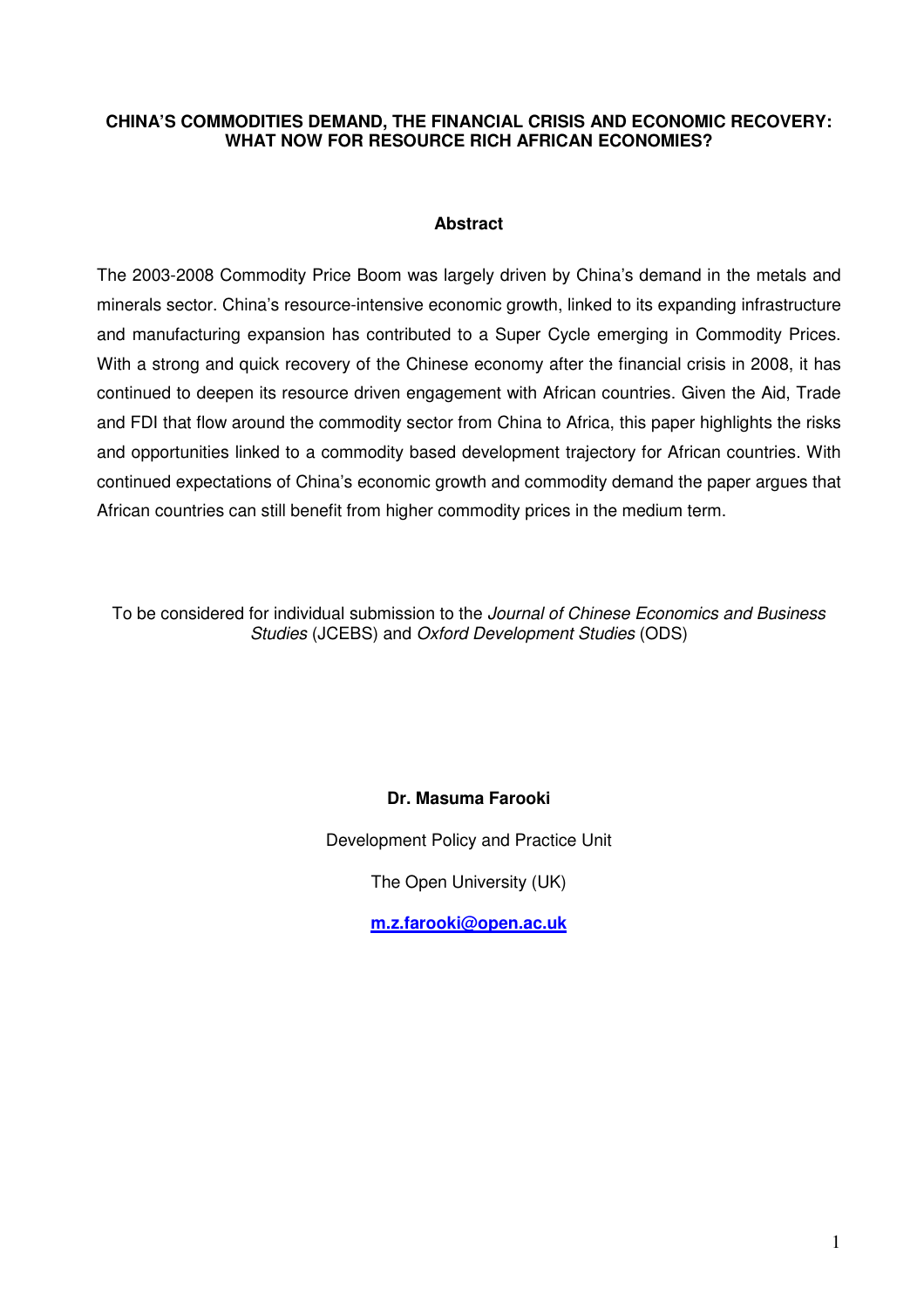The 2003-2008 commodity price boom was the longest period of commodity price increase seen since the Second World War. The first of these was in 1950-51, largely linked to fears about supply security of industrial raw materials due to the Korean War. When the conflict did not spread to a larger region, and security fears subsided, commodity prices returned to their pre-boom levels. The second was in 1971-1975 triggered by a fall in agricultural output in the Soviet Union and then in the United States. Labour conflicts in the mining industry in Latin America and the first OPEC oil price shock exacerbated the prise rise. With the global economic recession in 1976, commodity prices declined, held up marginally by the permanent increase in oil prices (Figure 1).

The 2003-2008 commodity boom came at a time where the global economy was recovering from the East Asian Currency Crisis in 1997 and the bursting of the Dot Com bubble on Wall Street. To a large extent, removed from these financial events was the strong GDP growth in China, which was sustaining an average eight percent growth rate per year for over a decade. The 2003-2008 price boom was largely linked to China's increasing demand for commodities, particularly in base metals. The increased investor activity in commodity markets pushed up prices higher than fundamentals would dictate in 2007. With the collapse of Lehman Brothers in mid 2008 and the global financial melt down that followed, commodity prices crashed heavily in the later half of 2008.



**Figure 1: UNCTAD Monthly Commodity Price Index (200=100) (1970 – April 2010)** 

Source: UNCTAD Commodity Price Statistics Accessed May 2010.

As 2009 progressed, and the spectre of the 'Next Great Depression' receded, commodity prices have begun to rise again, and as Figure 1 shows by April 2010 prices had regained their 2003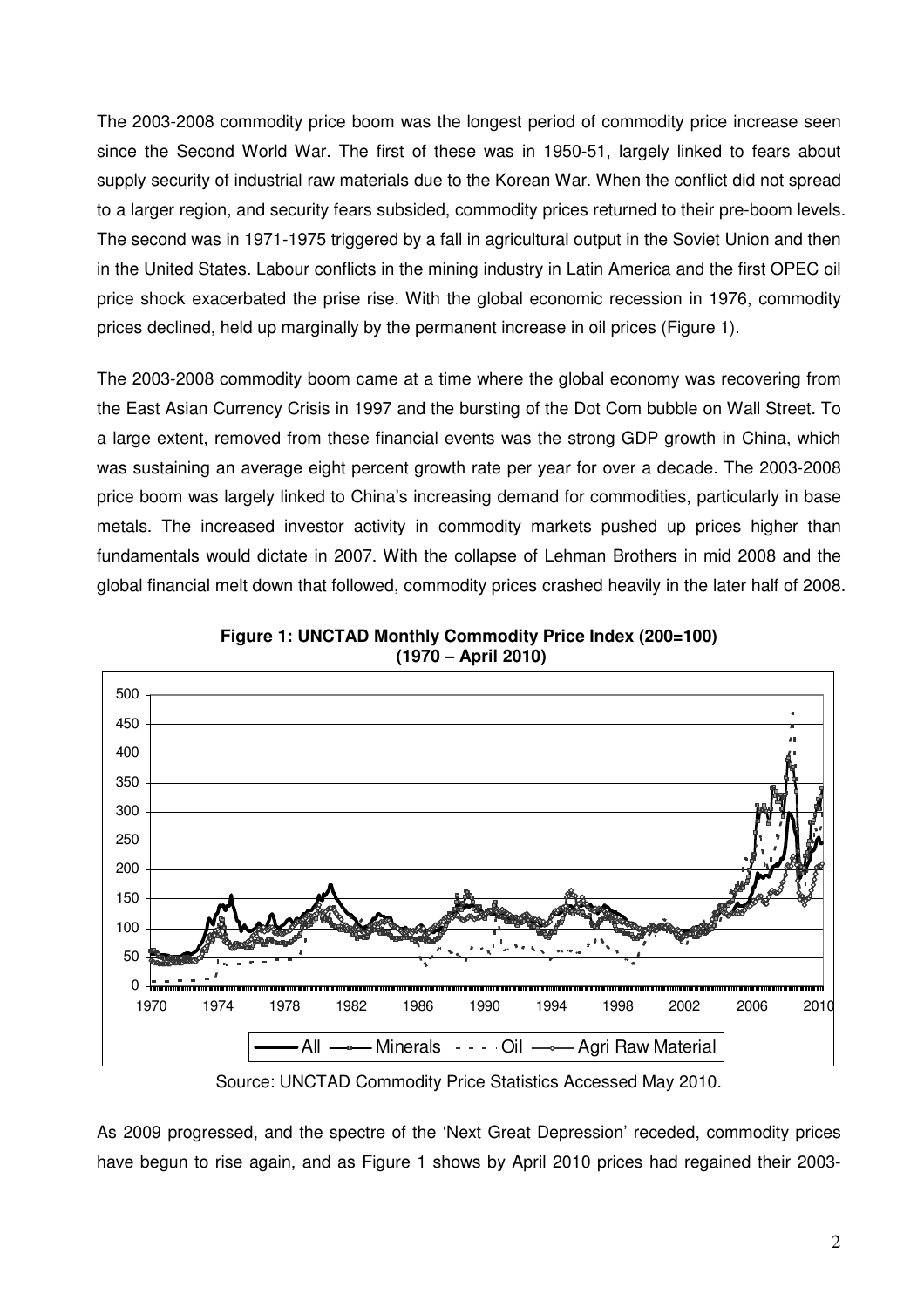2008 average. The recovery in base metal prices is particularly linked with the Chinese economy recovering quickly and its resurgent demand for raw materials.

China's demand for base-metals and other commodities is linked to its current resource intensive stage of growth. With its expenditure on infrastructure, urbanisation and manufacturing sectors, China's demand for industrial raw material is expected to be high for the medium term. Although geographically a large country, China is unable to meet most of its base metal demand from domestic resources. It relies on global commodity markets to fulfil its needs. China has pursued a strong commodity supply security agenda, most notably in Africa. Its imports from the continent have doubled between 2005 and 2009. Although oil accounts for a large share of this trade, its non-oil trade has increased from \$5.9 billion to \$14.7 billion over the same period<sup>1.</sup> China's resource driven engagement with Africa often combines aid, trade and FDI together into a single strategy allowing for a more widespread engagement within a country rather than just economic.

This paper examines the nature of China's resource driven engagement with Africa, particularly after the financial crisis. In section one, we highlight the nature of China's demand for commodities and its expected trajectory. In section two, we take an African perspective highlighting the nature of the aid, trade and FDI engagement with China. Section three then looks what this resource based engagement means for African countries. Although all commodity prices experienced an increase in the 2003-2008 period, given China's resource intensity of GDP, this paper will focus on base metals2 in particular.

# **Section 1: China's Commodity Demand**

The period of 2000-07 saw world GDP grow at an average of 3% per annum, with most of the growth being led by the East Asian economies. Within this group, China has been the fastest and the largest emergent country, achieving double digit growth rates for most of the 2000s. China's GDP growth averaged around 10% p.a. from 1990 to 2007. In 2006 and 2007 this rate climbed to 12% per year. GDP per capita (PPP constant 2005 \$) increased from \$2,644 in 2000 to \$5,083 in 20073. Since 2003, China's annual growth rates have been in double digits, with the size of the economy doubling between 2000 and 2007. It is expected to double its output again by 2030.

With its accession to the WTO in 2001, China began to emerge as a large export orientated economy. Based on a combination of state-led and market-orientated export growth, it became the top exporter in one market segment after another. Starting from low technology products, such as

<sup>&</sup>lt;sup>1</sup> COMTRADE statistics website

 $2^{2}$  Base metals include Copper, Aluminium, Iron Ore, Zinc, Lead, Nickel, Tin

<sup>&</sup>lt;sup>3</sup> Source: World Development Indicators via ESDS accessed December 2008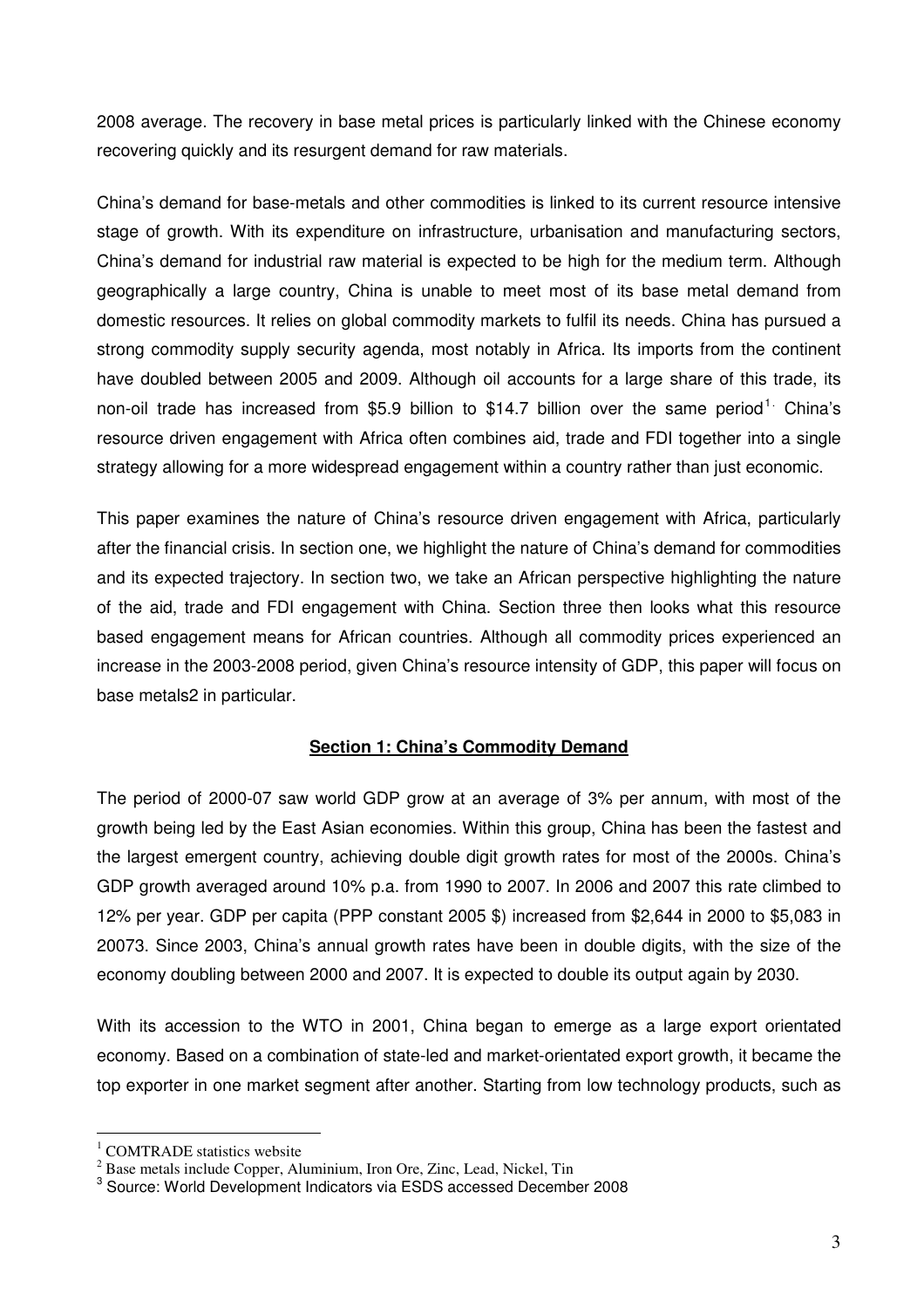toys and shoes, its expansion continued into higher technology products, such as laptops and mobile phones. In 2003 its imports of raw materials also began to increase.

**Base Metals Demand:** In general, economic growth accompanied by increasing industrial expansion, rising urban populations and increased infrastructure investments will increase the demand for hard commodities. Structural change and commodity demand can be considered across similar income levels or along a time series. Countries with similar income levels and sectoral distribution of GDP will have similar commodity usage. Likewise, countries with different income levels or different sectoral distribution, will exhibit differences in their consumption. The resource intensity of an economy will change along a time series as its sectoral distribution changes.

Figure 2 provides a cross country comparison of GDP per capita as well as the share of mineral and metals costs in industrial production for selected emerging and advanced economies. GDP per capita is used to indicate development levels, while the share of mineral costs is used as a proxy for metals consumption within an economy. A simple quadratic equation is fitted to the data points to indicate a trend line.





Source: Farooki (2009) calculations from GTAP and World Development Indicators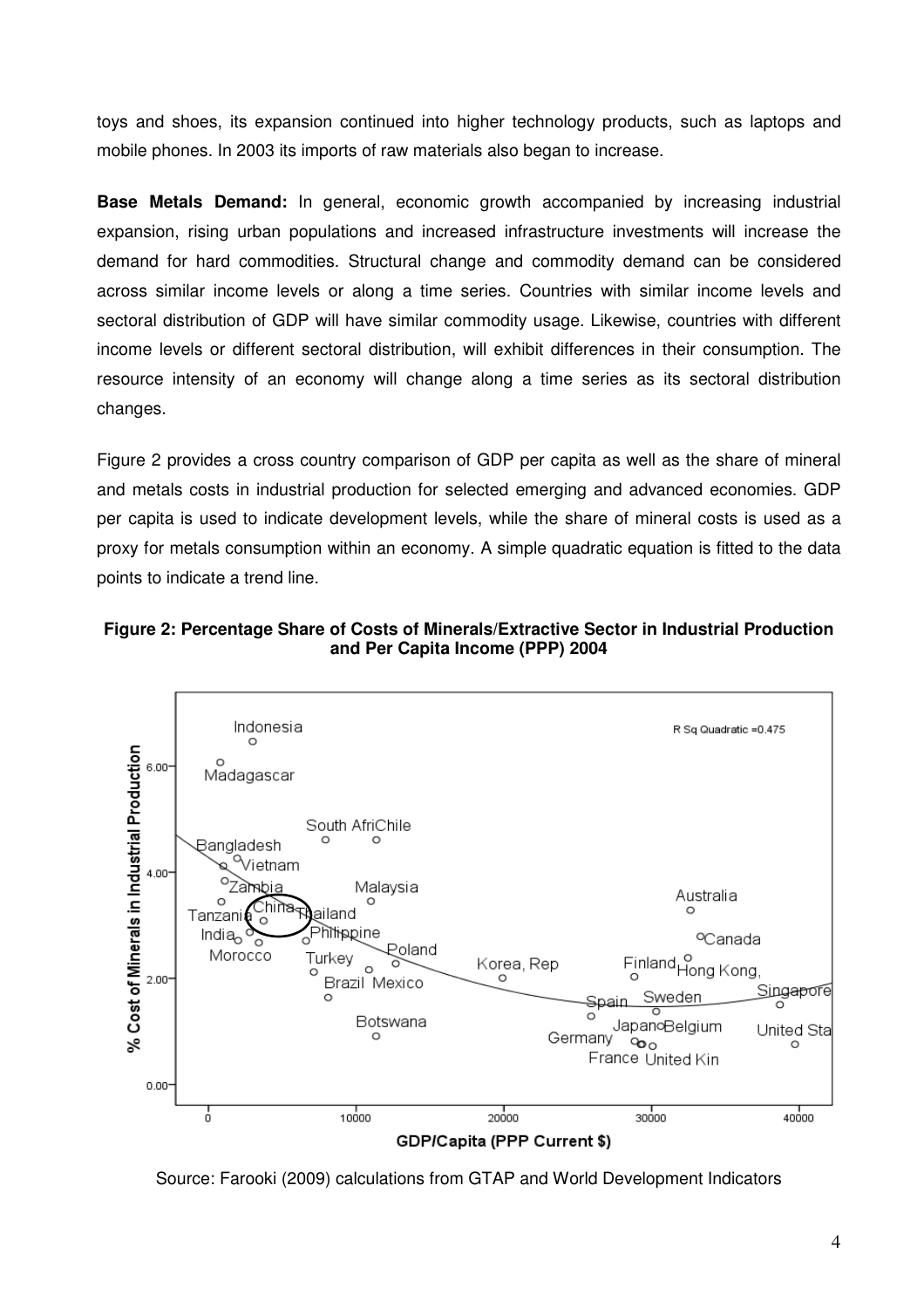Starting from the left hand side of the figure, low per capita income is associated with the highest relative consumption ratios of minerals and metals within an industrial economy. As we move along the curve, middle income countries correlate with lower consumption; while towards the right hand side, the clustering of advanced economies are associated with the lowest consumption of metals and minerals in the industrial sector.

From Figure 2, we note that China is in the region of low income countries, and lies just below the curve. This would indicate that its expenditure on minerals and metals conforms to patterns seen in other developing countries and is in no way exceptional. China's current consumption patterns of metals are in line with the normal patterns of growth. As its income levels rise, we expect it to move down and along the curve.

The pattern of growth observed for most cross sectional and time series data supports this pattern. The development of physical infrastructure was seen as a key ingredient for economic development in the mid twentieth century (Ingram and Fay, 2008). Aschauer (1989) showed a positive impact of infrastructure investment in explaining the total factor productivity growth in the US. While Banerjee (2004) reports evidence that of infrastructure spending being higher in rich countries relative to low income economies, Canning (1999) and Auty (2008) argue that returns to infrastructure fall as economies mature, and they are at their highest at the early stages of economic growth. Hulten (1996) in comparing East Asia and African economic growth finds that the efficient use of infrastructure stocks accounts for 40 percent of the difference between low and high growth rates.

Global populations are increasingly living in urban centres and for the first time in history urban populations may be higher than rural populations. Increasing urbanisation is strongly correlated to higher levels of economic growth (NRC, 2003) even though cities may house large segments of low income earners in slums.

Base metals demand in the real economy is derived from their usage as inputs or intermediate products. Metals and minerals are intensively used in a number of sectors like infrastructure, construction (urbanisation) and manufactures. The intensity of usage per capita is dependent on the structural nature of the economy. The income elasticity of demand for commodities will change as an economy moves from an agrarian base to an industrial one. This move will also be accompanied by populations migrating from rural to urban centres, where the latter's rate of expansion will generate higher rates of commodity demand.

The resource-intensive stage for China is likely to continue for the medium to long term; although it is one of the largest economies in the world, it is still a developing country. In comparison to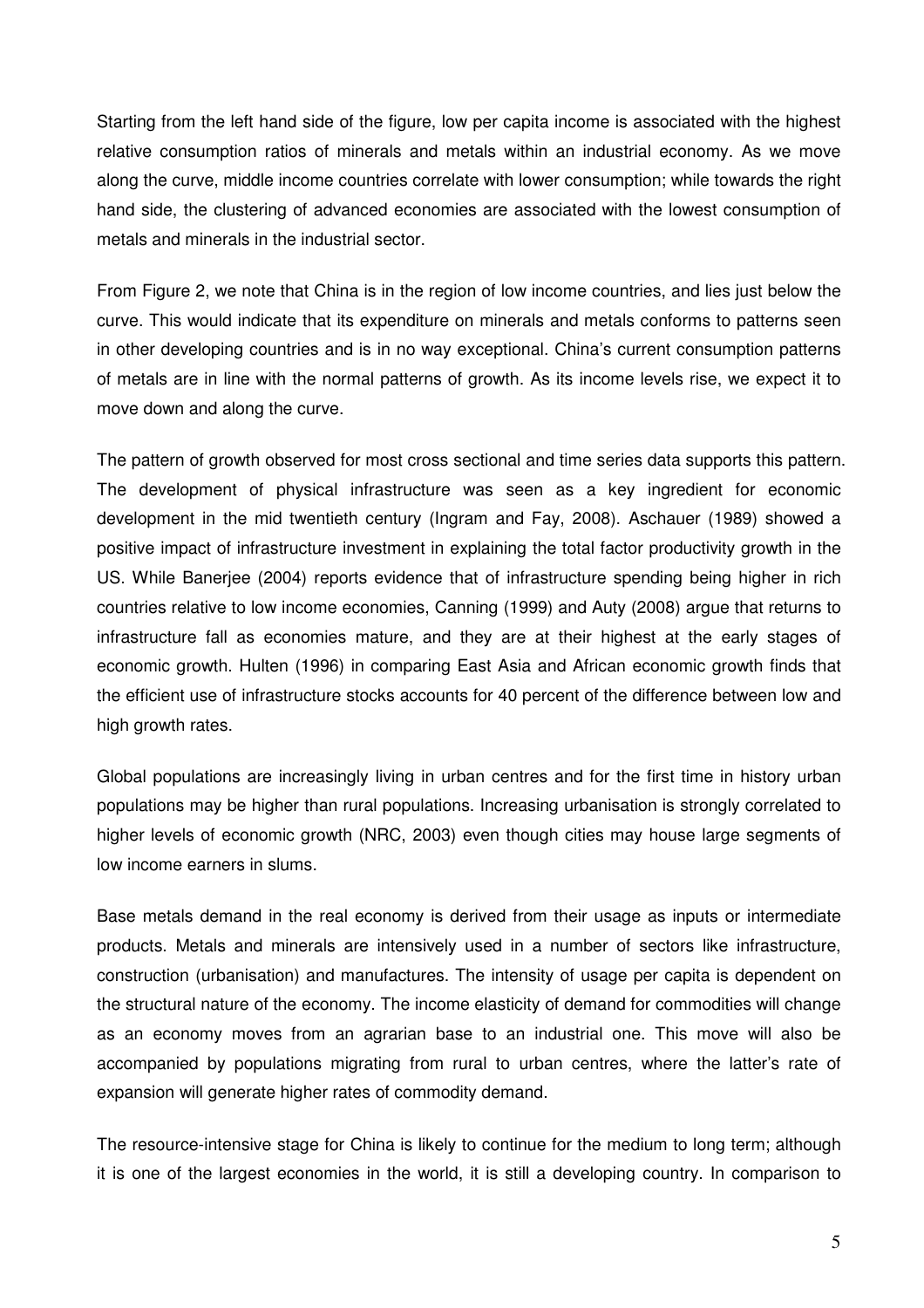high-income OECD economies, where the per capita income (PPP in constant 2005 \$) was around \$35,000 in 2007, China's per capita income was just \$5,0834. As China moves towards higher income levels, its consumption patterns should be similar to that of a middle-income country, such as Korea, and eventually of an advanced economy such as the United States With rising income levels, its demand for commodities will eventually taper off. Currently China is in the beginning phase of a resource-intensive stage of growth, as its structural changes are focused on infrastructure development and manufacturing.

**GDP Growth vs. Resource-intensive GDP Growth**: Although the OECD economies account for 52% of global GDP in 2005, and developing Asia for just 27%, the latter is experiencing a more resource-intensive stage of development as compared to the former. Every dollar generated in developing Asia will absorb twice as much commodities relative to the de-materialising OECD economies. This results from the nature of GDP growth, with developing countries focused on expanding infrastructure and their manufacturing sectors, while the developed economies focus on maintaining infrastructure and expanding the services sector. With developing Asia growing at nearly twice the rate of the OECD, its commodity demand growth rates would have been much higher relative to the advanced economies.

China's GDP growth has averaged at around nine percent per year since the 1980s, but its increase in demand for metals has only been seen in recent years. Table 1 shows the average per capita consumption of aluminium and copper for China, and its GDP per capita growth rates for the past four decades. In the earlier periods of 1962 through to 1994, China's GDP per capita growth rates averaged around five to nine percent per year, while consumption of metals per capita steadily increased. After 1995, the consumption of metals more than doubled for both aluminium and copper, while GDP per capita has on average grown less than in the 1984-1994 period.

| <b>Consumption per capita</b> |                  |        | <b>GDP per Capita Growth</b> |  |  |
|-------------------------------|------------------|--------|------------------------------|--|--|
| <b>Time Period</b>            | <b>Aluminium</b> | Copper | (in Percentage)              |  |  |
| 1962-1972                     | 0.2              | 0.2    | 6.3                          |  |  |
| 1973-1983                     | 0.5              | 0.4    | 5.4                          |  |  |
| 1984-1994                     | 0.8              | 0.6    | 9.3                          |  |  |
| 1995-2005                     | 2.9              | 1.7    | 8.4                          |  |  |

**Table1: China's Per Capita Metal Consumption and GDP Growth Rates (1962-2005)** 

Source: Authors' calculations from World Economic Outlook (2006) and World Development **Indicators** 

 $\overline{\phantom{a}}$ 4 Source: World Development Indicators via ESDS accessed December 2008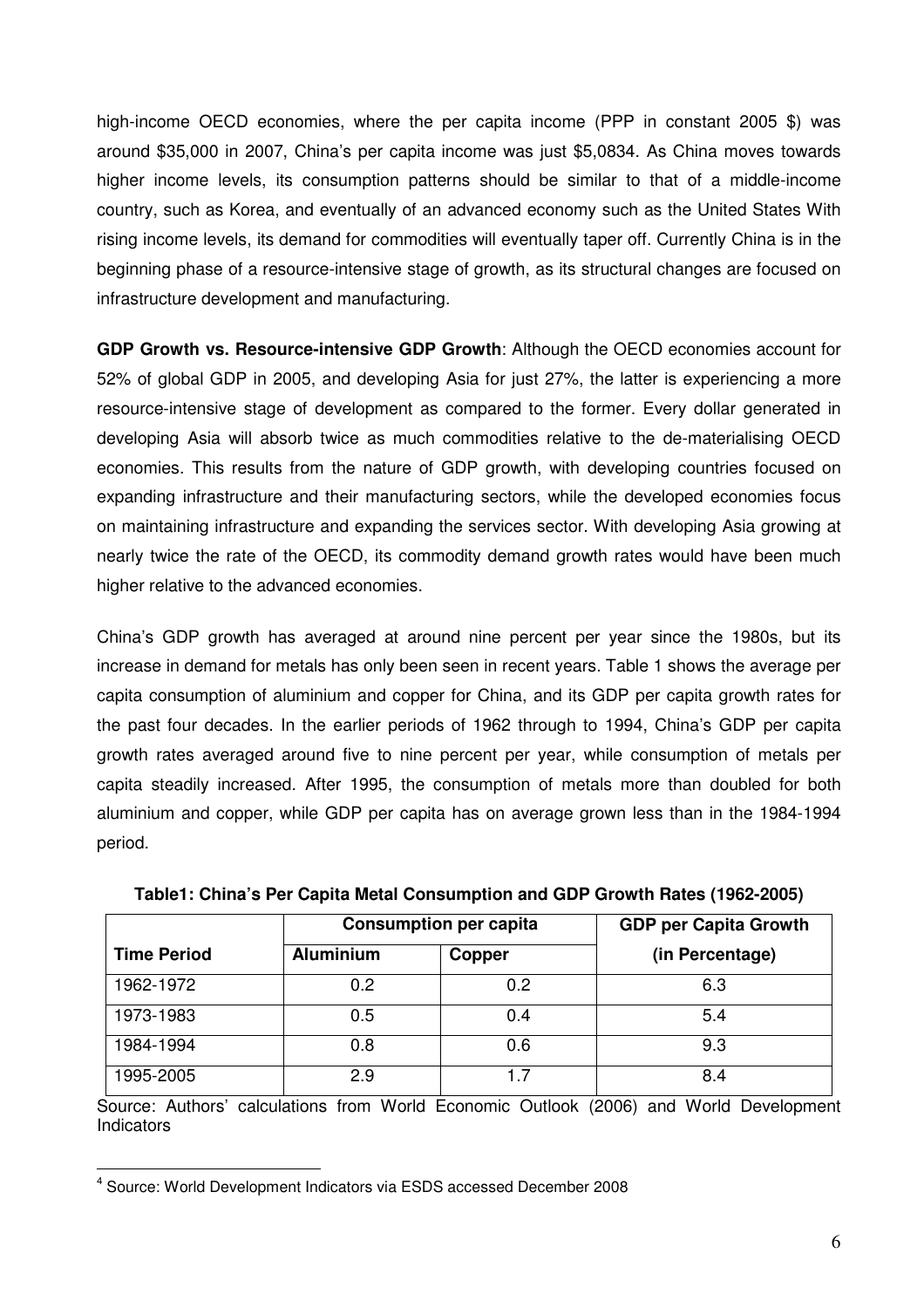The increase in per capita consumption in recent years indicates that even though China's GDP has been growing steadily for over thirty years now, it has in the recent two decades entered a resource-intensive stage of GDP growth. The consequence of China's growth for global demand for commodities is therefore a more recent event, relative to its preceding decades of GDP growth.

**Source of Commodity Intensive Demand:** The increasing share in value added by the industrial sector is a major driver for China's domestic growth. In 2006, the share of the industrial sector accounted for nearly half (48%) of its national output, compared to that of the more advanced economies such as the United States (22%) and Japan (29%), or even transition and emerging economies such as South Korea (40%) and Russia (40%). Expenditure on Gross Fixed Capital Formation, a proxy for infrastructure investments, in China was 43% of GDP in 2006, which is much higher than the 18% for Germany and 29% for South Korea5. The industrial sector is more resource-intensive than the services sector, but it is difficult to measure the ratio of metals and minerals used in various sectors with any precision. This inability arises as the properties of most metals overlap to certain degrees. Projects such as residential construction will require more steel, whereas as car production requires a variety of metals. The intensive sectors of metals consumption are in the manufacturing and construction sectors. Of total global consumption of aluminium, 26% is used in transport and 22% in packaging (22%). Copper is mainly used in wiring (22%) and in construction (28%), while zinc is used in galvanizing pipes (47%)6.

**China as a Large Economy:** Large sized economies, geographically and by population, will generate larger physical outputs in terms of demand and supply, than similar growth rates when experienced by smaller countries. The relationship between country size and economic development has been recognised for years (Smith, 1776; Kuznets, 1959, 1960, 1964; Chenery and Syrquin, 1975). Larger countries tend to follow a more balanced growth strategy, and tend to share similar economic structures with other large countries. Perkins and Syrquin (1989), in examining the influence of size on economic development, show that there are no major differences in the share of agriculture, manufacturing and services in GDP between small and large countries at similar income levels. China's structural growth can be expected to grow along similar lines as that of the United States. The share of the manufacturing sector will continue to expand until higher GDP per capita levels are achieved, and the services sector begins to take over as the largest contributor to the economy.

**China as a Developing Economy:** A developing country has a different intensity of commodity demand than more advanced countries, and this remains true even when size is held constant.

 5 Source: World Development Indicators accessed December 2008

<sup>6</sup> Source: Addock (2009)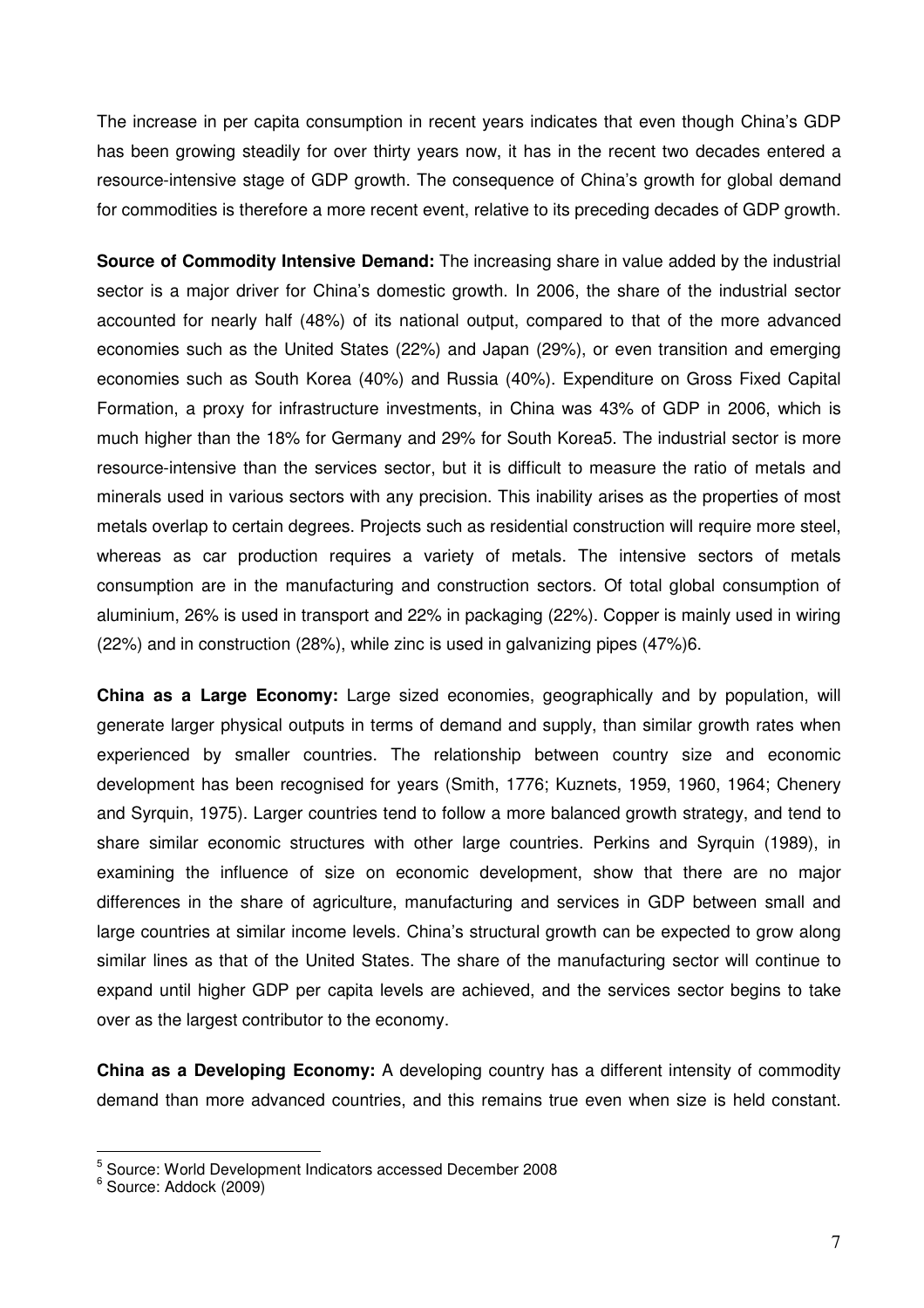For example, the United States and China are very similar in size in terms of land mass7, but their raw material needs are very different given the variation in income levels. In 2007, metal ore and concentrate accounted for 7% of total imports for China, and only 0.4% of the United States. In real terms (\$value), China's ore and concentrate imports were nearly nine times the value of those imported by the United States even though its total imports were nearly half of that of the United States8. The volume of resources and raw materials that China demands at its current stage of economic development are different from those of advanced economies such as the United States. Secondly, due to its size, the volume of these imports is large.

**China as Southern Engine of Growth:** A demand disruption is likely to occur in today's global economy when growth is un-expectedly driven by a large emerging economy. China and India, known as the Asian Drivers are two such economies (Kaplinsky and Messner, 2008). Together they account for one third of the global population and cover a large land mass. China is expected to be the second largest economy in the world by 2016, and India the third largest by 2035. China, more than India, has sustained high GDP growth rates over the past two decades, but has much progress to make before it can achieve an advanced economy status. India, following in the footsteps of China, can be expected to reach the current Chinese growth levels in a decade's time.

With their size, economic structure and trading patterns, China and India have a large impact both on the developed world as well as the developing world. The rise of a large emerging economy has caused disruptions in the global economic system. Kaplinsky (2008) highlights five major reasons for China's disruptive impact on the global economic systems. The first is the size of the Chinese economy, where although China is following similar growth paths to South Korea or Japan, its large size makes a much larger impact on the global economy. Secondly, China's current account surplus can cause global financial imbalances. Thirdly, China's economic development has been a unique combination of a strong state with capitalistic markets compared to other industrialised countries. Fourthly, China has combined low wages and income with a high innovation potential, resulting in cheaper manufactured products. Finally, China is focused on securing supplies of raw materials for the future, and its business strategy in some countries tends to follow a resource driven agenda (Kaplinsky and Farooki, 2009).

**China in International Commodity Markets:** Increasingly China has led the global consumption of base metals, while other advanced economies have decreased their consumption in the 2000s. The level of fall in the consumption of metals of the advanced economy is much lower than the

 7 Source: CIA World Fact book; both cover nearly 9,000,000 sq. km.

<sup>&</sup>lt;sup>8</sup> All values from UN Statistics Division COMTRADE accessed 6<sup>th</sup> June 2009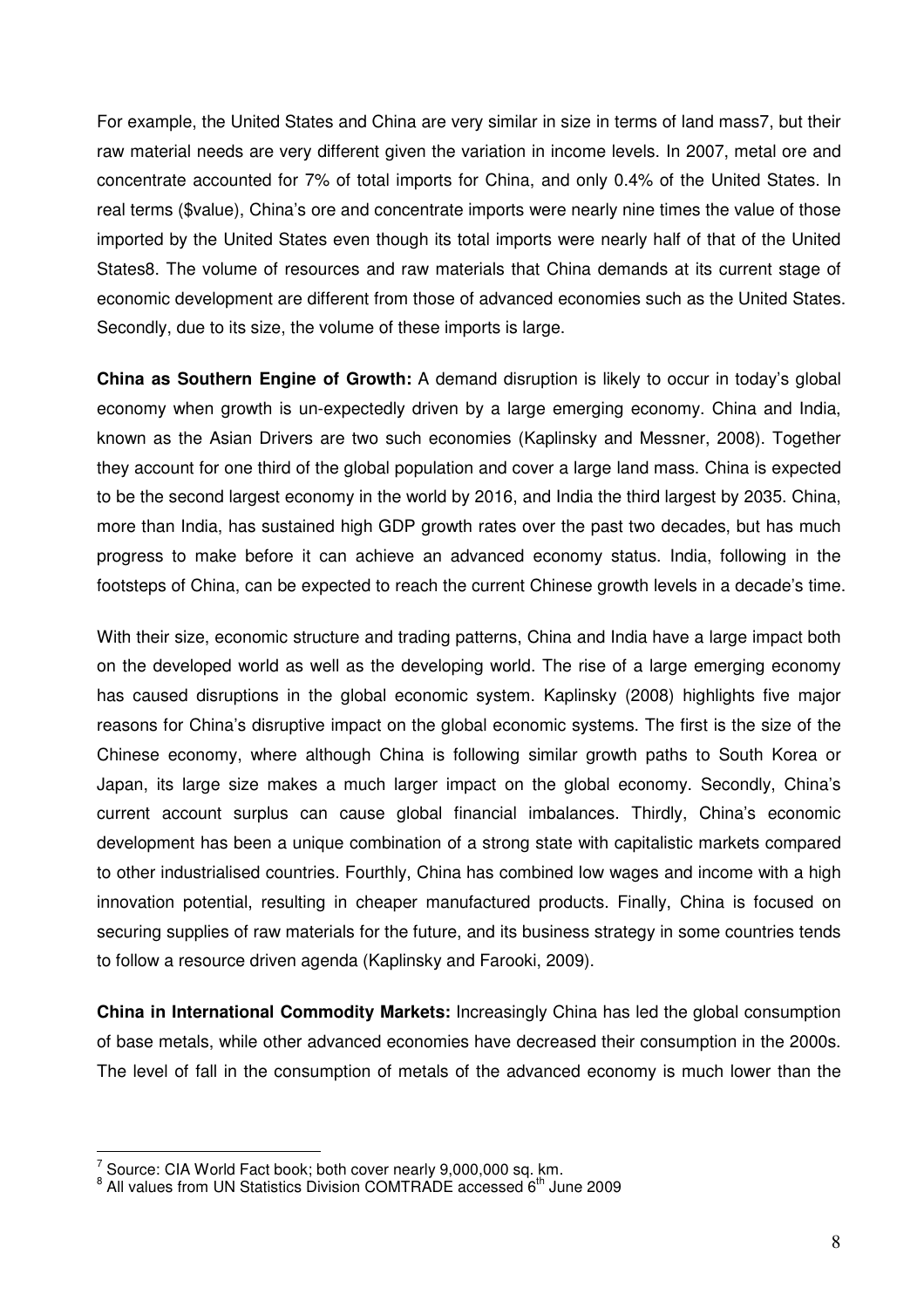increase in consumption of China. Even if there was a displacement of demand due to a shift in manufacturing centres, it would account for a very small change in China's overall consumption.

China's accounts for almost all the increase in global demand for base metals over the past decade. Between 1995 and 2000, China's share of new demand for base metals was less than 60%. However between 2000 and 2007, it accounted for nearly all the increase in global demand for copper, zinc and nickel, as well as around 60% of the increase in aluminium and steel9. The substantial generation of 'new' demand and instead of a substitution for other economies indicates that global consumption of these metals has increased. This increase in demand has lead to the seeking of new sources of supply (Farooki, 2009).

Developing countries are benefitting from increased raw material exports to China. Table 2 shows the share of low and middle income regions in China's imports of ores and metals. In 2000, they collectively accounted for 43 percent of China's ores and metals import, with Latin American countries being the largest contributors. By 2008 they accounted for 55 percent of the share, again with Latin America dominating. SSA became the second largest region, outpacing East Asia and Pacific low and middle income countries. China largely imports Tin from the latter. Although China's imports do fall in 2009, SSA's continues to show a steady increase in its share of Chinese imports.

**Table 2: China's Ore and Metals Import from Low and Middle Income Countries (2000-2009)** 

|                           | 2000    | 2005    | 2008     | 2009     |
|---------------------------|---------|---------|----------|----------|
| <b>Imports from World</b> | \$13 bn | \$56 bn | \$139 bn | \$126 bn |
| % Share of Region         |         |         |          |          |
| Low and Middle Income     | 43%     | 50%     | 55%      | 53%      |
| Latin America             | 14%     | 20%     | 22%      | 24%      |
| Sub Saharan Africa        | 4%      | 5%      | 7%       | 8%       |
| East Asia and Pacific     | 7%      | 6%      | 6%       | 6%       |

Source: Author's calculations from COMTRADE via WITS accessed in June 2010.

**The Financial Crisis in 2008:** At the end of 2008, the financial crisis hit the advanced economies, which then entered a recessionary phase. Economic growth contracted for the world in 2009, before starting a recovery in 2010. The IMF (2010) expects the world economy to expand by 4.25 percent after a 0.5 percent contraction in 2009. Asia's growth is projected at 7 percent for 2010

 $9$  Source: Macquarie Commodities Research (2008)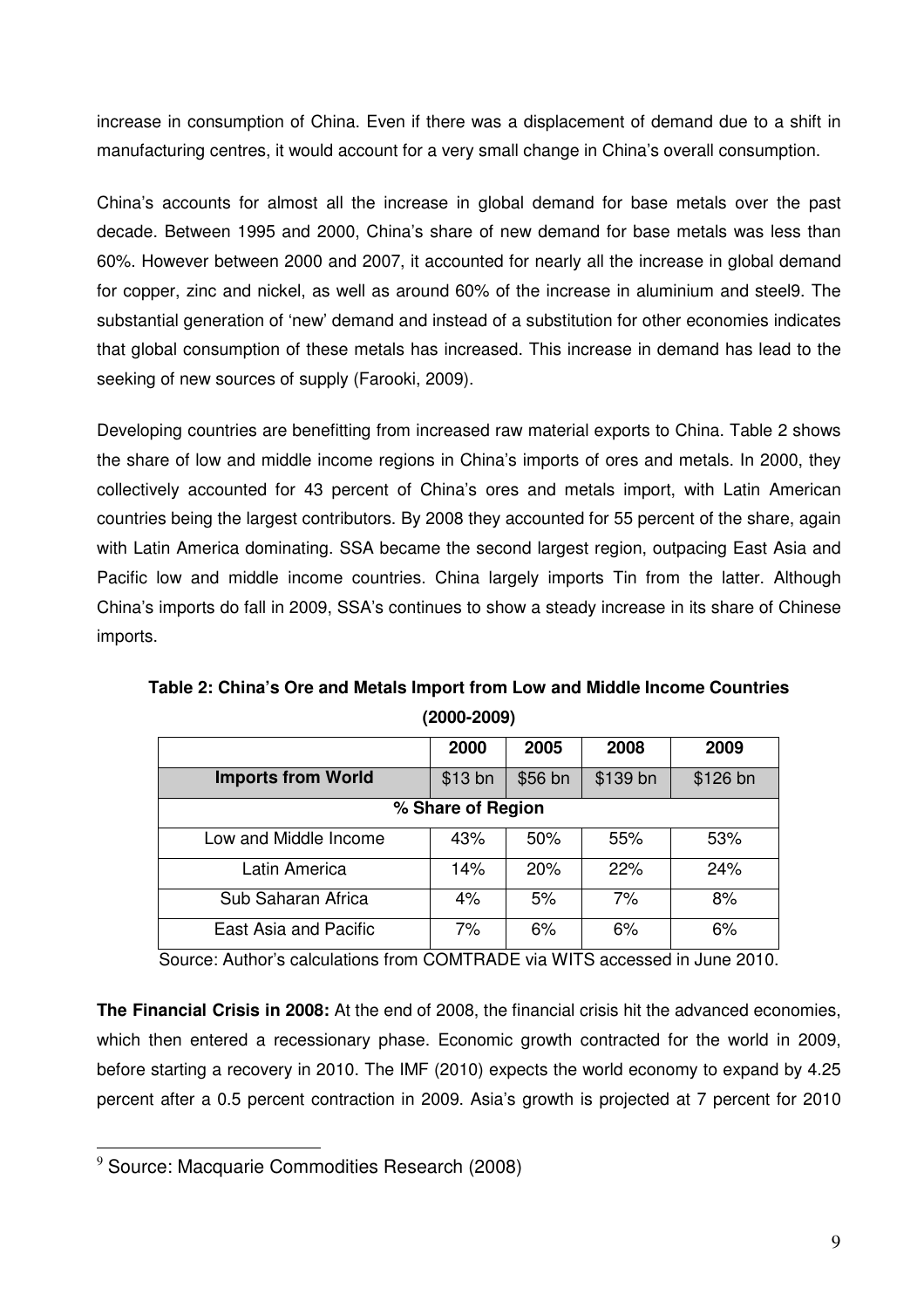and 2011. China's growth in 2009 was higher than the targeted 8 percent, and the IMF estimates this to be around 10 percent in 2010 and 2011. Growth in China was initially helped by the government stimulus package focused on infrastructure, but domestic consumption and investment are expected to perform a stronger role in maintaining the growth rates. China's current account balance fell from 9.4 percent of GDP in 2008 to 5.8 percent in 2009. However, the balance is expected to recover to 6.2 percent in 201010.

In 2008-2009, the Chinese government was focused on increasing domestic growth, given the deterioration in its export markets. Part of the growth was to come from the stimulus package of \$585 billion announced by the State in November 2008. The package included infrastructure and construction projects as well as attempts to replace the loss of export markets by increasing domestic demand. After running a once percent budget surplus for years, China was looking at a budget defect of 3% of GDP in 2009. China is one of the few countries in the world not facing a liquidity crisis, and can well manage a budget deficit for the short to medium term given its large un-deployed deposits in its banks, as well as \$2000 billion of foreign exchange reserves.

In terms of how productive the spending by the government will be, it must be remembered that China needs roads and infrastructure. Construction in the real estate sector accounts for a larger expenditure than net exports in China. The stimulus package directly impacts growth and commodity demand. Developments in China, which accounts a large share of the global consumption of base metals, remains central to the commodity markets.

The 2008 financial crisis brought into sharp focus the imbalanced nature of the global economy, with over consumption in the North and aggressive savings in the South. On a more long term basis Kaplinsky and Farooki (2010) chart the gradual trends in shifting consumption patters across the globe, linked largely to the growing middle class in China. The consumption patterns of the Chinese economy are more likely to determine the direction and nature of global trade in the coming decade.

**The Commodity Super Cycle:** The pattern of resource intensity use in China is not very different from other economies that have experienced similar structural change (Figure 2). Its per capita consumption of metals in the manufactures and urbanisation sectors conform to what other countries, at similar income levels, have experienced. The share of infrastructure costs in GDP is high due to the large size of the country and hence greater demands of its urbanisation efforts. As a result of this volume, China accounts for nearly all the increase seen in demand of base metals in the past few years.

<sup>&</sup>lt;sup>10</sup> IMF World Economic Outlook April 2010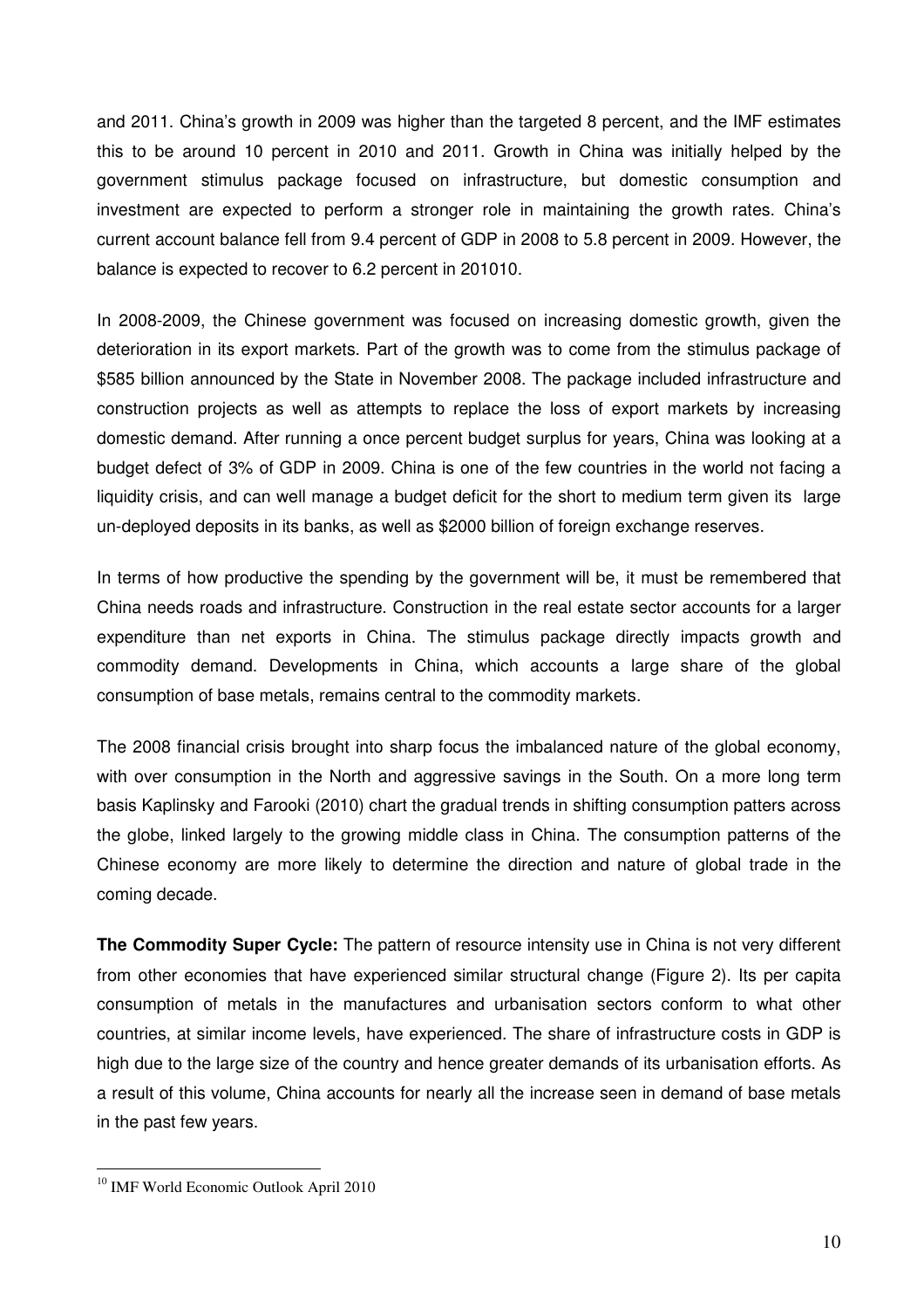Generally the income elasticity of demand for commodities is low, indicating that a rise in income levels will generate a less than proportional rise in commodity demand. However, when an economy is experiencing a resource-intensive phase of economic growth, each percentage increase in GDP does generate a higher degree of commodity consumption, relative to a country not experiencing such a phase (Radetzki, 2006). Merge this higher elasticity with volume and China's impact global commodity prices for the 2003-2008 period becomes clear. And it's strong growth since 2009 also explains the quick and strong recovery of commodity prices.

The drivers of China's demand for commodities indicate that these are not short term disruptions, and that they are likely to continue to be strong in the medium term. This has led some to conclude that we are experiencing a Commodity Super Cycle. A Super-Cycle is a medium to long term phenomena, and is defined as '[…] a prolonged (decade or more) trend rise in real commodity prices' (Heap, 2005). There have been two to three metal price super cycles in the past 150 years. Heap (2005), on a cursory examination of price trends suggests that there were two, the first experienced in the late 1800s that ran until the early 1900s, corresponding with the economic growth in the United States. The second was between 1945 and 1975, driven mainly by the post World War II reconstruction in Europe and Japan's industrial expansion. Cuddington and Jerrett (2008) offer a closer examination of data and argue for three periods where Super Cycles were in their expansionary phases; from 1890 to 1911, from 1930-1951, 1962 to 1977, and finally the latest starting in from 1999 which is still to complete its expansionary phase.

Apart from rising prices for a medium term, prices will tend to be driven by growth in an emerging economy. The 'Super' part of the term implies that cycles are 5 to 35 years long in their expansionary phase, indicating that the complete cycle may be as long as thirty to seventy years, when considered from trough to trough. Prices are driven by growth in an emerging economy, as their growth tends to be more resource-intensive than other economies

The behaviour of the 2003 to 2008 commodity boom supports the hypothesis that this period was indeed the start of a Commodity Super Cycle. The interruption caused by the financial crisis is being over-come, and pressures for commodity prices to resume their upward trend are present and are likely to gain strength in 2010-2011. By the end of April 2010 the UNCTAD Minerals and Metals index has risen to 339, compared to 222 level a year ago. As the super cycle continues its expansionary phase, prices for commodities are likely to continue on their upward trend for five to twenty years into the future. This has important implications for resource rich developing countries, particularly in Sub Saharan Africa.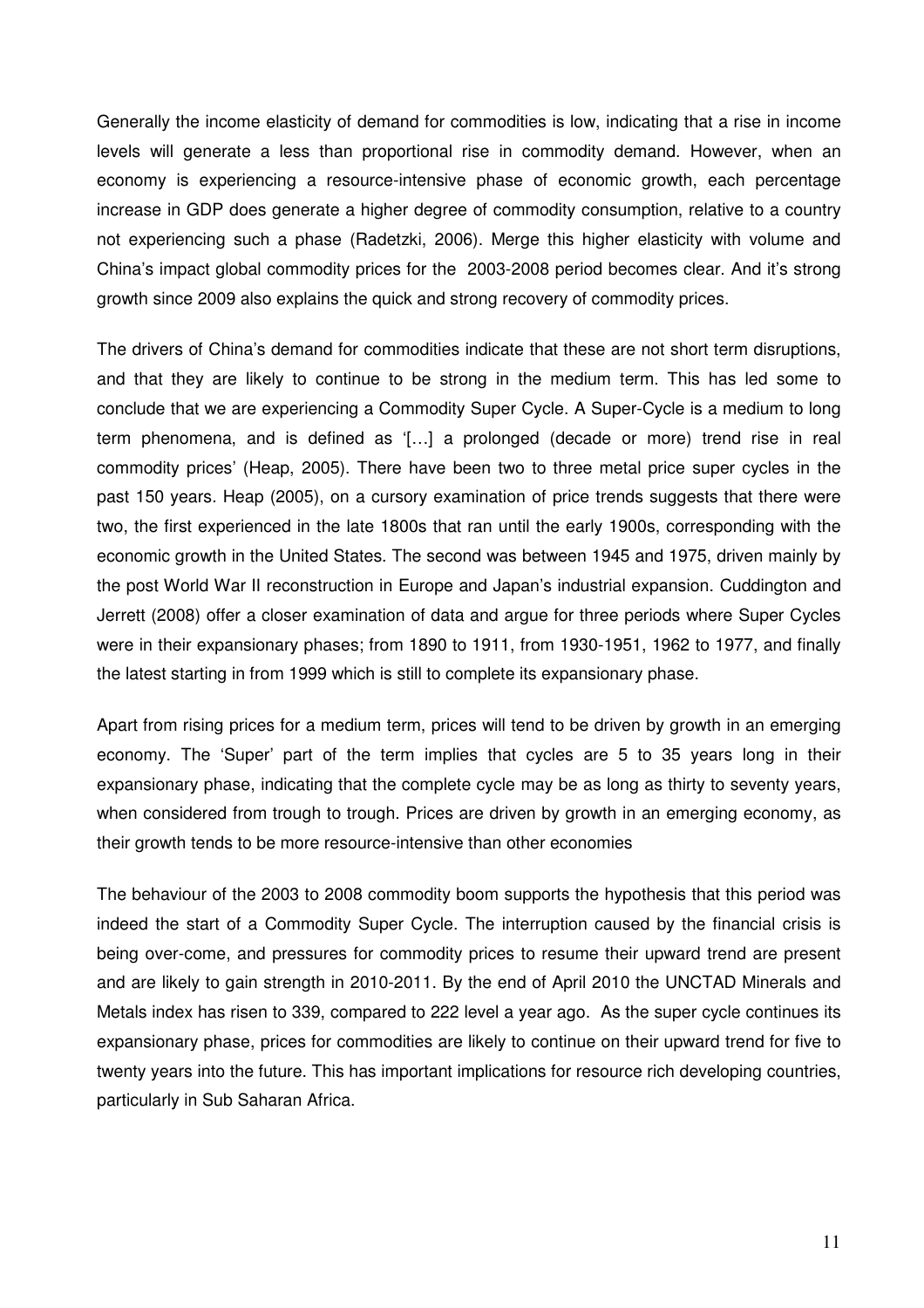# **Section 2: Sub Saharan Africa's Commodity Engagement with China**

SSA's importance for China has been steadily increasing, linked to its potential as a largely untapped source for oil and minerals and metals. SSA also offers China new markets for its products and opportunities for investment. The China-Africa Summit in Beijing in 2006 was a major event in developing this relationship, and China's trade with Africa hit the \$100 billion mark in 2008.

One of the major areas of engagement has been around the natural resources sector. Africa has some of the largest reserves of metals and minerals and therefore has the potential for being the new sources of supply. For example en 2006, the ratio of production to reserves for Manganese, Cobalt and Aluminium was as low as 34%, 33% and 9% respectively (Table 3) indicating that a large amount of reserves were untapped. In other metals the production to reserve ratio is quite high such as for Platinum (90%), Gold (48%) and Chromium (91%). The United States Geological Survey estimates that between 2000 and 2013, African production of Platinum, Aluminium and Copper will increase by 119%, 109% and 360% respectively.

| <b>Mineral</b>               | <b>Production</b> | <b>Reserves</b> | Ratio                                                                         |
|------------------------------|-------------------|-----------------|-------------------------------------------------------------------------------|
| <b>Platinum Group Metals</b> | 54                | $60+$           | 0.90                                                                          |
| Gold                         | 20                | 42              | 0.48                                                                          |
| Chromium                     | 40                | 44              | 0.91                                                                          |
| Manganese                    | 28                | 82              | 0.34                                                                          |
| Vanadium                     | 51                | 95              | 0.54                                                                          |
| Cobalt                       | 18                | $55+$           | 0.33                                                                          |
| Aluminium                    | 4                 | 45              | 0.09                                                                          |
| _____                        | .                 |                 | $\mathbf{1}$ $\mathbf{1}$ $\mathbf{2}$ $\mathbf{3}$ $\mathbf{3}$ $\mathbf{4}$ |

**Table 3: Africa's share of Global Production and Reserves (% share)** 

Source: Calculated from African Development Bank(2008)

Raw material supply security for the future is a major issue for the Chinese, and given the recent period of high international commodity prices, China is looking for continued access to raw materials. The Chinese presence within Africa is increasingly being viewed as China's attempts to secure its 'resource basket'<sup>11.</sup> China's activities in the continent are mainly seen as resource seeking where trade, aid and FDI are often linked to the resource rich countries. The Chinese government itself acknowledges that part of its strategic policy is to secure supply of essential commodities and oil for its own development.

 $\overline{a}$  $11$  For a detailed discussion see Kaplinsky and Farooki (2009)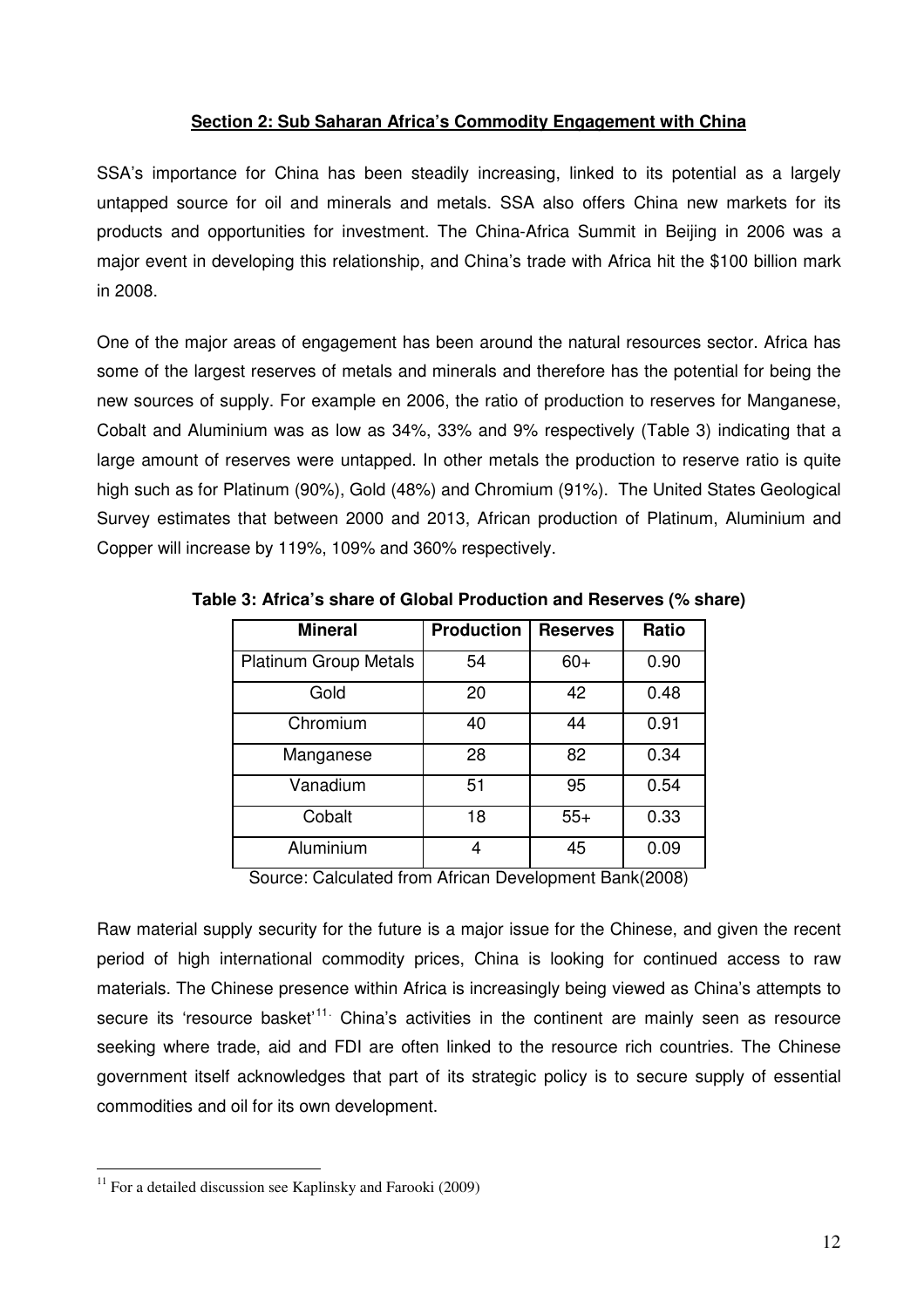**Aid:** Chinese assistance to Africa is covered by the State Council and three main ministries: The Ministry of Finance, the Ministry of Commerce, and the Ministry of Foreign Affairs. Other institutions such as the Export-Import Bank of China and Chinese embassies in African countries also assist in finding and funding projects.

Between 2007 and 2009, the Forum on China Africa Corporation (FOCAC) aimed to provide preferential loans of \$3 billion and credits of \$2 billion for preferential export buyers in Africa. The China-Africa Development Fund would provide \$5 billion to support Chinese firms investing in Africa and the establishment of Special Export Zones.

Other financial assistance includes debt cancellation for some of the Least Developed Countries in Africa. Between 2000 and 2003, an estimated \$1.27 to \$1.38 billion loans were converted to grants. In 2005, a further commitment to reduce loans by a value of \$1.3 billion was made. Broadman (2008) reports concessional loans to Africa reached \$800 million in 2005, covering 55 projects in 22 countries.

Chinese aid between 1949-2006 totals around \$5.6 billion to Africa. Some of this takes the form of small or medium projects, such as a \$8.6 million loan to construct administration buildings in Burkina Faso. Agricultural projects are also a favoured form of assistance with projects being funded in Niger, Nigeria, Uganda and Rwanda amongst others. Sugar refineries, paper mills, grain mills, forestry and irrigation have been common themes in projects (Brautigam, 1998). A number of projects related to health, education, agriculture and sports are also being planned. Most of the major projects receive financial assistance from the Chinese Export Import Bank and the China Africa Development Fund.

**Foreign Direct Investment (FDI):** As China began to emerge in the international global scene, its outward FDI flows remained small; equivalent to just \$916 million in 2000, not much higher than the \$830 million in 199012. However, post 2000, FDI outflows have been rising, reaching \$17.8 billion in 2006. The flows are expected to continue to increase and reach an impressive \$72 billion by 2011 (EIU, 2007).

According to UNCTAD (2007b) China's FDI in Africa has risen from just \$1.5 million in 1991 to \$60.8 million by 2003. Besada, Wang and Whalley (2008) using various sources estimated Chinese FDI flows into Africa to be just above \$500 million in 2006, rising from \$400 million in 2005. Cheng and Ma (2007) estimate Africa's share in Chinese FDI flows rose from 2.6% in 2003 to 5.8% in 2004, falling back to 3.2% in 2005.

 $\overline{a}$  $12$  The reporting mechanism for FDI may have also changed after 2000, and therefore may account for change in reported figures.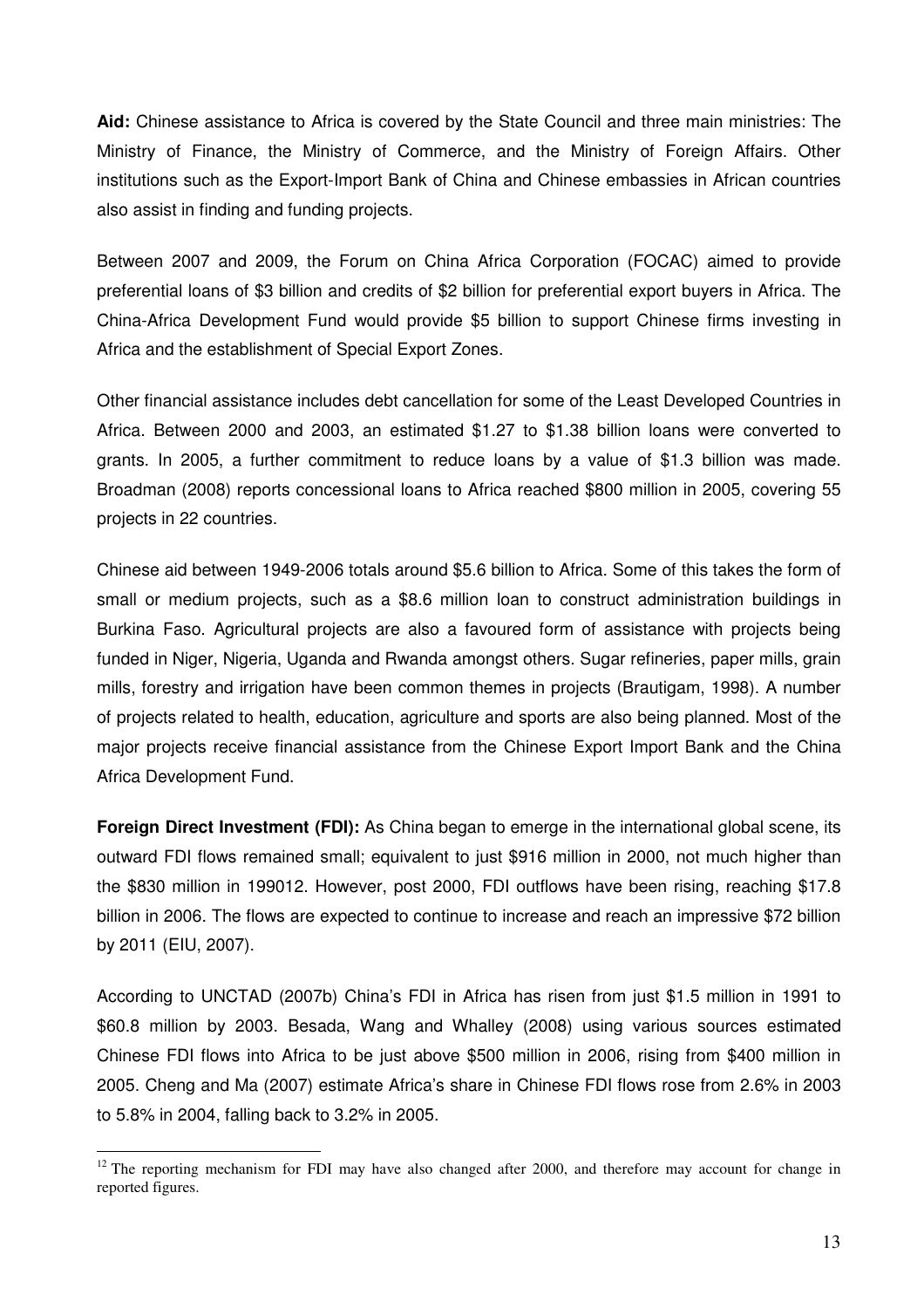China's investment in Africa is fairly well divided over different sectors. Between 1979-2000, 46% of investment was in the manufacturing sector, textiles being the main category. Services, mainly construction, accounted for 18% of the FDI inflows, with Resource Extraction accounting for 28% (UNCTAD, 2007a).

China's FDI in oil and gas exploration has been in Nigeria, Angola, Equatorial Guinea, Sudan and Gabon. Investments worth \$757 million in Sudanese Oil and \$2.7 billion in Nigerian oilfields have been made in the past few years by China. Both of these were in ventures with other Oil MNC's.

Currently an estimated 700 Chinese enterprises are operating in Africa. China established 3 of its first 8 overseas economic and trade cooperation zones in Africa: Nigeria, Mauritius and Zambia (UNCTAD, 2007b). A further \$5 billion were made available under the China-Africa Development Fund to assist with development and investment related work in Africa.

Trade: In 2000, China accounted for 5 percent of Sub Saharan Africa's exports to the world, and by 2008 this had increased to 14 percent and was valued at \$51.6 billion. China's trade deficit with SSA has remained fairly stable over the years, from 20 percent of total trade to 17 percent in 2008.

A large share of SSA's exports to China are accounted for by oil exports from Angola, and the non-oil exports were just \$15.6 billion in 2008. The non-oil trade balance shows a trade deficit for SSA, rising from 33 percent of total trade in 2000 to 40 percent in 2008. China accounts for just 10 percent of SSA's non-oil exports in 2008. The dominance of oil also explains why Angola is China's largest trade partner in Africa, accounting for 43 percent of all exports from SSA in 2008. South Africa was the second largest exporter (18 %) followed by another oil producer, Sudan (12%).

As table 4 indicates, China's imports from SSA are dominated by commodities, with oil and mineral and metal exports together accounting for nearly 89 percent of total imports. The share of manufactures and agricultural commodities remains below 10 percent over the past decade.

|                                   | 2000       | 2005       | 2008       | 2009 <sup>1</sup> |  |
|-----------------------------------|------------|------------|------------|-------------------|--|
| <b>Total Exports to China</b>     | $$5.34$ bn | \$19.22 bn | \$51.55 bn | \$37.97 bn        |  |
| % Share of Category               |            |            |            |                   |  |
| <b>Fuels</b>                      | 67%        | 69%        | 70%        | 61%               |  |
| Ores & Metals                     | 9%         | 13%        | 19%        | 25%               |  |
| Manufactures                      | 7%         | 7%         | 5%         | 6%                |  |
| <b>Agricultural Raw Materials</b> | 8%         | 7%         | 3%         | 4%                |  |
| Food                              | 3%         | 2%         | 1%         | 2%                |  |

**Table 4: Profile of SSA's Exports to China** 

Source: Calculated from COMTRADE, accessed via WITS June 2010

1 Data for 2009 may have incomplete reporting.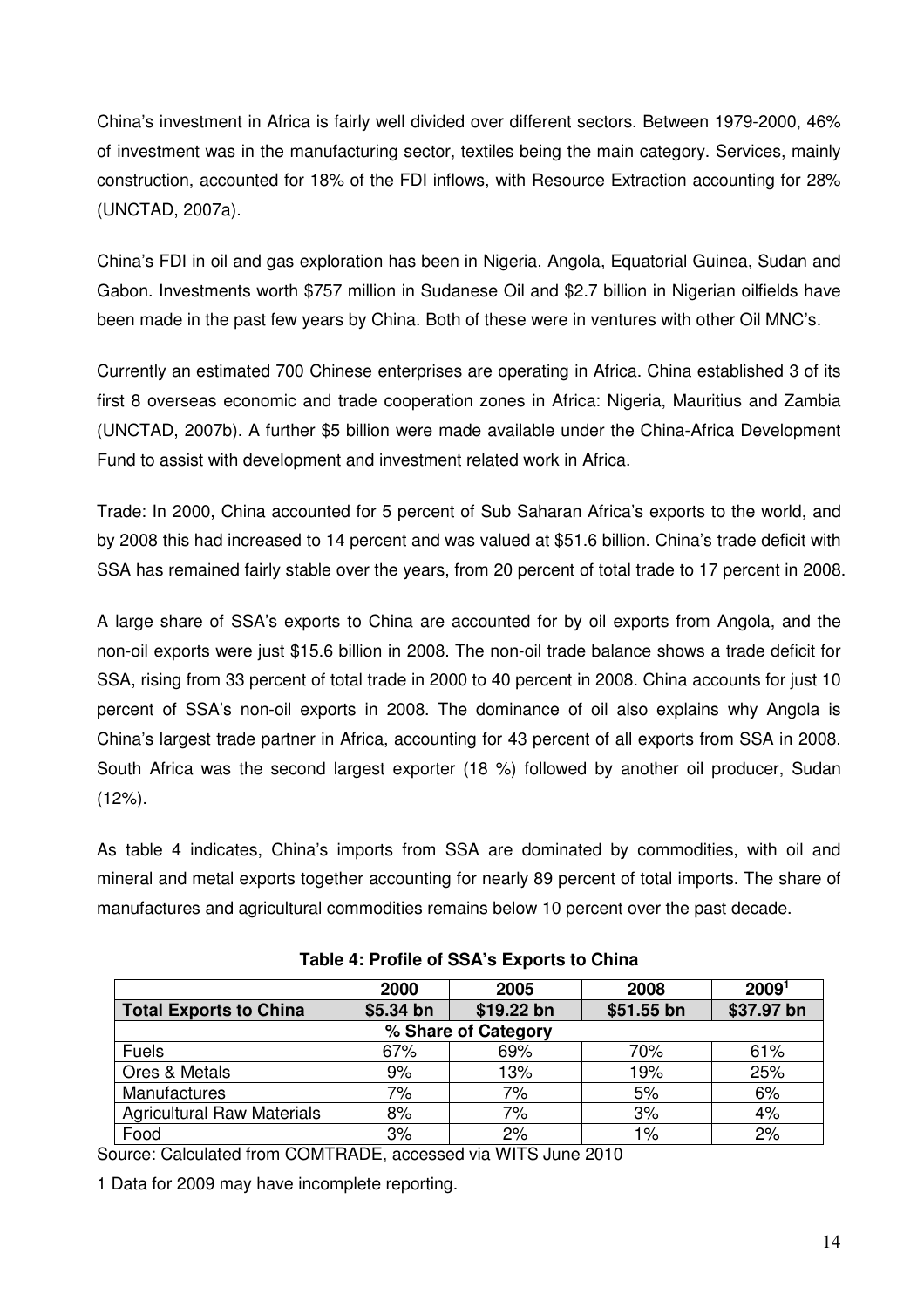China's Strategic Interest in Africa: China engages with a large number of countries in Africa, often funding investment in regions that are considered politically risky by others. In terms of both trade and FDI, China's main endeavours have been in the oil and mineral sectors and in infrastructure. But the range of activities is growing rapidly, including small scale businesses such as trading, restaurants, beauty saloons and Chinese medicine centres. China's assistance to the continent has taken several shapes and forms, from health and education projects to the construction of official buildings, stadiums and roads. Trade is dominated by oil imports for China, and low to medium technology exports to Africa. There has been a significant strategic integration by China in its approach to the African continent. FDI and aid have been concentrated in economies which either have large oil and commodity sectors (Angola, Nigeria and South Africa), or which offer potential as raw material suppliers in the future (DRC).

Non resource rich countries have opportunities to gain from engagement with Africa as well. The spread of Chinese FDI has become more dispersed in 2005 as compared to 1990. Assistance projects cover a wide range of countries, including the non mineral economies. Fabric and telecommunication equipment are some of the largest Chinese exports to the continent and can be source of expansion of light manufacturing and the services sector. Apart from minerals and oil, China also imports cotton from Africa, which can help the agricultural sector gain from trade. From 1979 to 2000, China invested in 22 agriculture projects at a combined value of \$48 million (Kaplinsky and Farooki, 2009).

China has initiated a number of fora to enhance China Africa relationships. The largest of these was the Forum on China Africa Corporation (FOCAC). The first ministerial meeting for the Forum was held in Beijing in 2000, followed by the second in Addis Ababa in 2003. The third forum was held in 2006, also referred to as the China-Africa Summit, which was widely seen as China's attempt to shift up gears in its engagement with Africa.

In 2009, the importance of the China-Africa summit in Egypt could be gauged by the attendance of the Chinese President Wen Jiabao. A number of commitments for the next three years were made at this summit; preferential loans worth \$10 billion for Africa and efforts to apply zero-tariffs for 95 percent of exports from low income African countries. But China's interaction with Africa goes beyond promoting trade and investment ties. New measures for projects around agriculture and food production; medical care, public health, education, clean energy and clean drinking water were also announced13.

<sup>&</sup>lt;sup>13</sup> Source: http://www.focac.org/eng/zfgx/dfzc/t696509.htm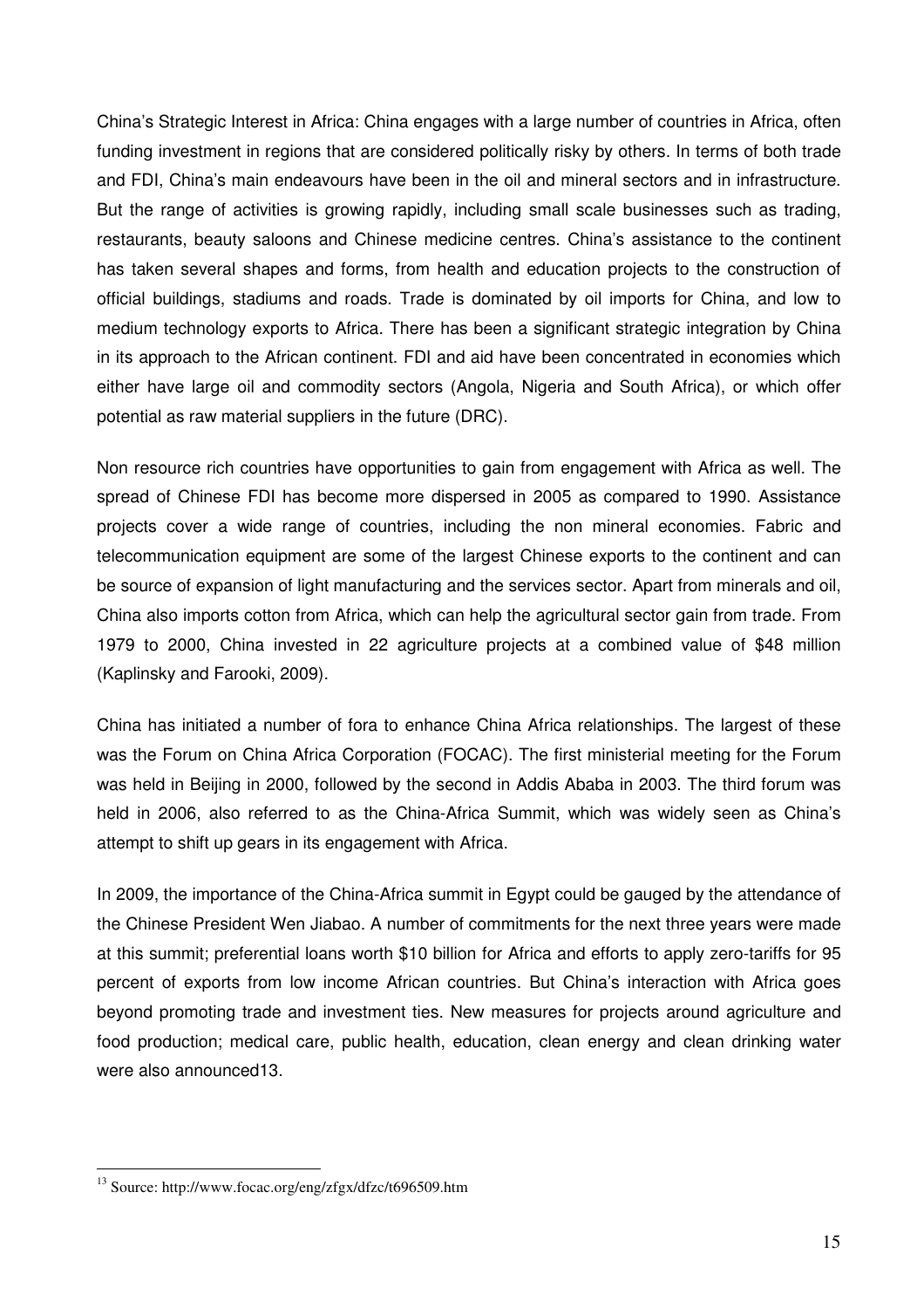Even with the 2008 decline in commodity prices and economic growth, China has continued to pursue mineral sector based engagement with Africa. In 2008, China's investments in African had increased from \$70 billion to \$80 billion over the space of nine months. In 2009, China further announced that it was seeking to build trade up to \$100 billion with the East Africa Community countries. By 2010, China's investment in Liberia had reached \$9.9 billion while those in Nigeria had topped \$6 billion<sup>14</sup>.

Table 5 lists some of the major investments, loans and projects committed to by China, either through private or public sector companies and banks, in Africa from October 2008 to May 2010. Although the list is not comprehensive, it does indicate China's strong interest in commodity and energy related sectors in Africa. Most notable are a \$23 billion deal with Nigerian oil companies, a \$5 billion investment in the mining sector in Zimbabwe and a \$2.6 billion commitment to developing the mining and related infrastructure in Liberia, all announced in 2010.

| Year | Country                  | <b>Project</b>                | <b>Amount</b> |
|------|--------------------------|-------------------------------|---------------|
|      | Nigeria                  | Oil Sector                    | \$23 bn.      |
|      | Zimbabwe                 | Mining                        | \$5 bn.       |
|      | Liberia                  | Mining and Infrastructure     | \$2.6 bn.     |
|      | South Africa             | Mining                        | \$877 mn.     |
|      | Sudan                    | Hydro junction                | \$838 mn.     |
| 2010 | Zambia                   | Mining                        | \$600 mn.     |
|      | South Africa             | Wind farming project          | \$220 mn.     |
|      | Zambia                   | Infrastructure                | \$39 mn.      |
|      | South Africa             | Cement                        | \$17 mn.      |
|      | Ghana                    | Hospital                      | \$10 mn.      |
| 2009 | Zimbabwe                 | Investment (unspecified)      | \$8 bn.       |
|      | Zambia                   | Mining                        | \$768 mn.     |
|      | <b>Mauritius</b>         | <b>Export Zone</b>            | \$750 mn.     |
|      | Ethiopia                 | Infrastructure                | \$349 mn.     |
|      | Zambia                   | Mining                        | \$150 mn.     |
|      | Mozambique               | <b>Steel</b>                  | \$50 mn.      |
|      | Nigeria                  | Oil Sector                    | \$38.8 mn.    |
|      | Liberia                  | Investment (unspecified)      | \$8 mn.       |
| 2008 | <b>Botswana</b>          | Public works                  | \$183 mn.     |
|      | Ghana                    | Infrastructure                | \$62 mn.      |
|      | Mozambique               | Investment/Loan (unspecified) | \$43 mn.      |
|      | <b>Equatorial Guinea</b> | Public works                  | \$7.3 mn.     |
|      | Nigeria                  | Oil                           | \$2.4 bn.     |

**Table 5: Major China Funded Projects in Africa (October 2008-May 2010)** 

Source: Complied from various issues of the Weekly China Briefing (The Centre for Chinese

Studies at the Stellenbosch University)

#### **Section 3: What Now For Resource Rich African Countries?**

 $\overline{a}$ <sup>14</sup> All data from various issues of the Weekly China Briefing (Stellenbosch University The Centre for Chinese Studies)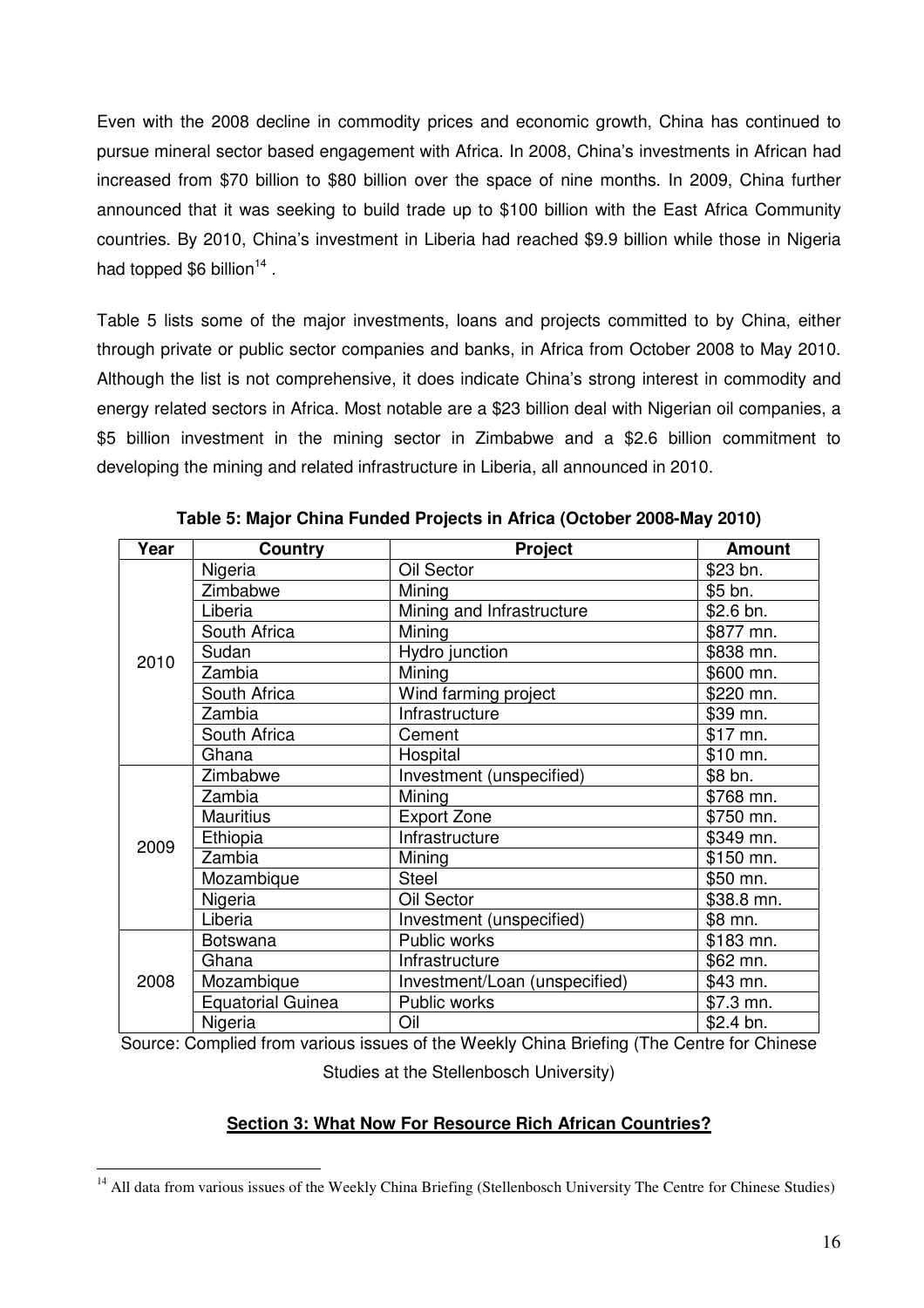China's resource-intensive expansion led to an increase in the demand for commodities being sourced from resource-rich developing countries. With its size and current state of development, China can absorb the exports from developing countries for a medium to long term. This opens a window of opportunity for resource rich developing countries in Africa. China's growing presence in Africa has both positive and negative implications.

On the one hand, China has brought much needed aid, trade and investment and has also led to increased investments by Western mining firms in Africa. But environmental, labour and distribution of mineral wealth within countries remain. There are factors outside the mining sector which are not always advantageous to Africa either. Giovannett and Sanfilippo (2009) find evidence of China's manufactured export, particularly of low priced products can and have caused damage to the local manufacturing sector. But Africa has also benefited from Chinese business men. GU (2009) finds a the Chinese private sector has followed a different path into Africa than the state led sector, and is African market opportunities are a strong force driving their engagement.

On the other hand with the nature of the resource based engagement, China has been accused of being a 'neo-colonialist'. Although the relationship may have started in that manner, it has evolved over time. Deals between Chinese and African states do have a strong economic and trade focus, but a divergence of projects is beginning to appear. From health to agriculture and training, there is a concentrated effort to engage more widely. Energy projects (table 5) are becoming more common as well. It is difficult to offer a 'harmonised' view of China's engagement with Africa, simply because there are a large number of countries and China is not always represented by the State but also a migrant private sector class. However we can offer some generalisations to the post financial crisis China-Africa relations.

First, China has recovered quickly and well from the 2008 crisis, and its economic growth rate have started to reach double digit numbers again. The nature of its economic growth indicates that the country will continue its demand for commodities over a medium to long term. This demand generates a Super Cycle in Commodity prices, indicating that global values of commodities will remain high in the medium term.

Second, this provides African countries with much needed FDI and export revenues in relation to their resource sector. Given the financial crisis in 2008 and the immediate downturn in the global economy, there were fears that China's engagement with Africa would weaken at this time. However, investment and trade links within the base metals and energy sector have picked up pace again by 2010. The China-Africa forum in 2009 further supports the continued engagement.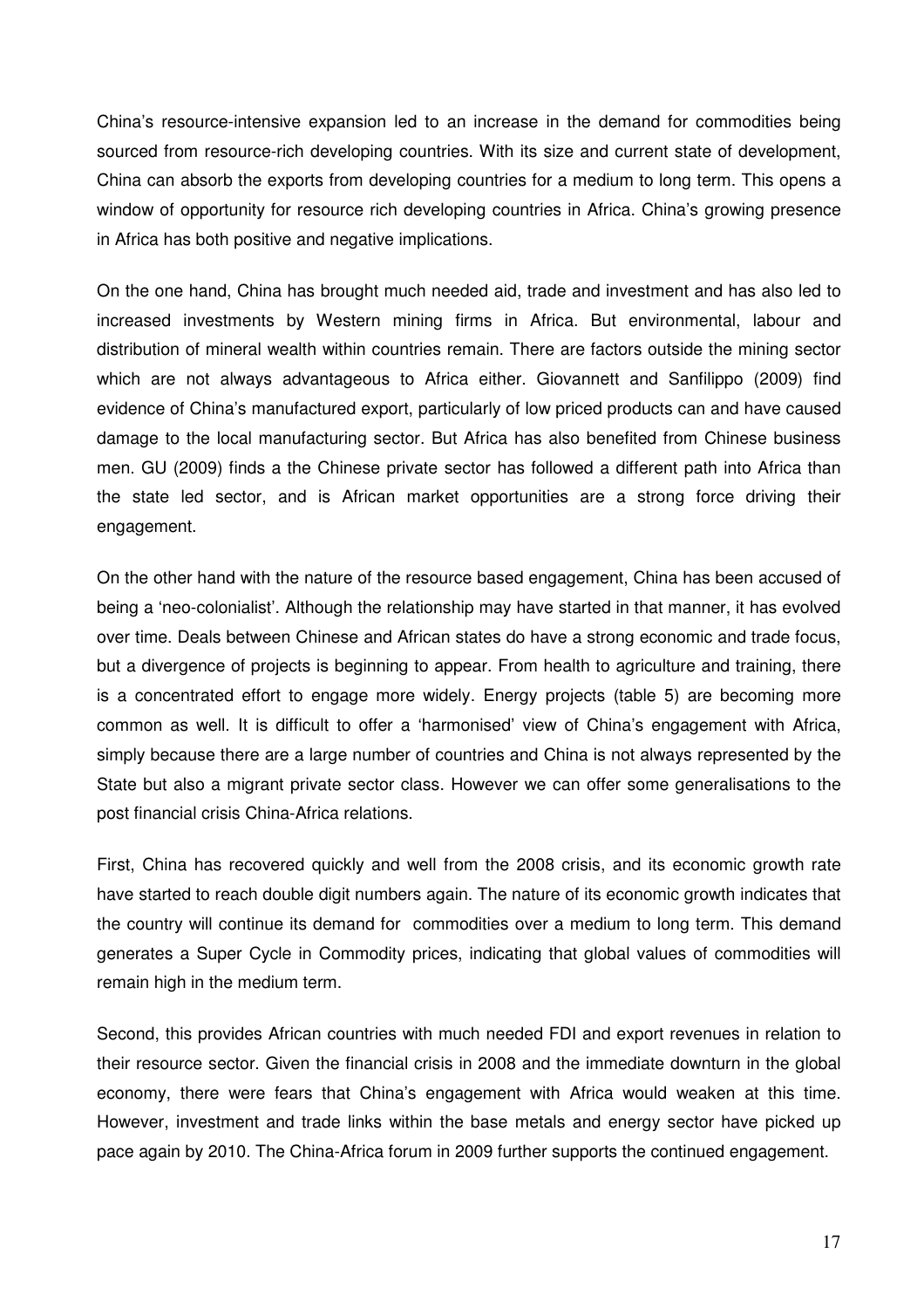Third, the nature of this engagement is also changing, moving from an aid based to a preferential loan based agreement. The projects listed in table 5 tend to have a large 'equity' share for Chinese actors, partnered with Africans, to generate a stronger partnership effect rather than the Chinese dominated investment we have seen in earlier projects. China is moving its relationship from one of aid giver, to more 'bi-lateral' engagement, even if it remains centred around the resource sector.

However, commodity led economic growth is not an easy task and accompanying stringent industrial and trade policies are important. Collier and Goderis (2007) find that although resource dependent economies tend to suffer from a decline in production in the non-resource sector, it is avoidable. Trade and well developed financial and institutional governance can help dissipate a resource curse impact on growth. Arzeki and van der Ploeg (2007) find countries with more open and liberal trade policies can lessen the impact of the resource curse, while van der Ploeg and Poelhekke (2008) argue that a well developed financial system can also help achieve similar results. Avendaño et al. (2008) looking at the macro management of resource exporting countries in Africa and Latin America during the latest boom, find that countries using pro-cyclical fiscal policies, retiring costly debt while improving their credit profiles have made a positive contribution to their development.

Resource rents can be accompanied by a positive growth effect as long as a country has good institutions (Collier and Goderis, 2007; Mehlum et al., 2006). Fasano (2002) documents the case for United Arab Emirates which spent its resource rents on modern infrastructure and education turning the curse into a blessing. Acemoglu et al. (2003) offer similar findings for resource rich Botswana. Arzeki and van der Ploeg (2007) and Mehlum et al. (2006) confirm this for a number of countries, using empirical evidence to show a negative impact of resource dependence on growth rates only when the quality of institutions is worse than a critical level.

Base metal and mineral exporting countries have an opportunity to benefit from the current and expected growth of commodity prices in the medium term. For base-metal ore abundant countries, commodity optimism may well define the next fifty years of global economic development. It is an opportune moment to make the most of commodities.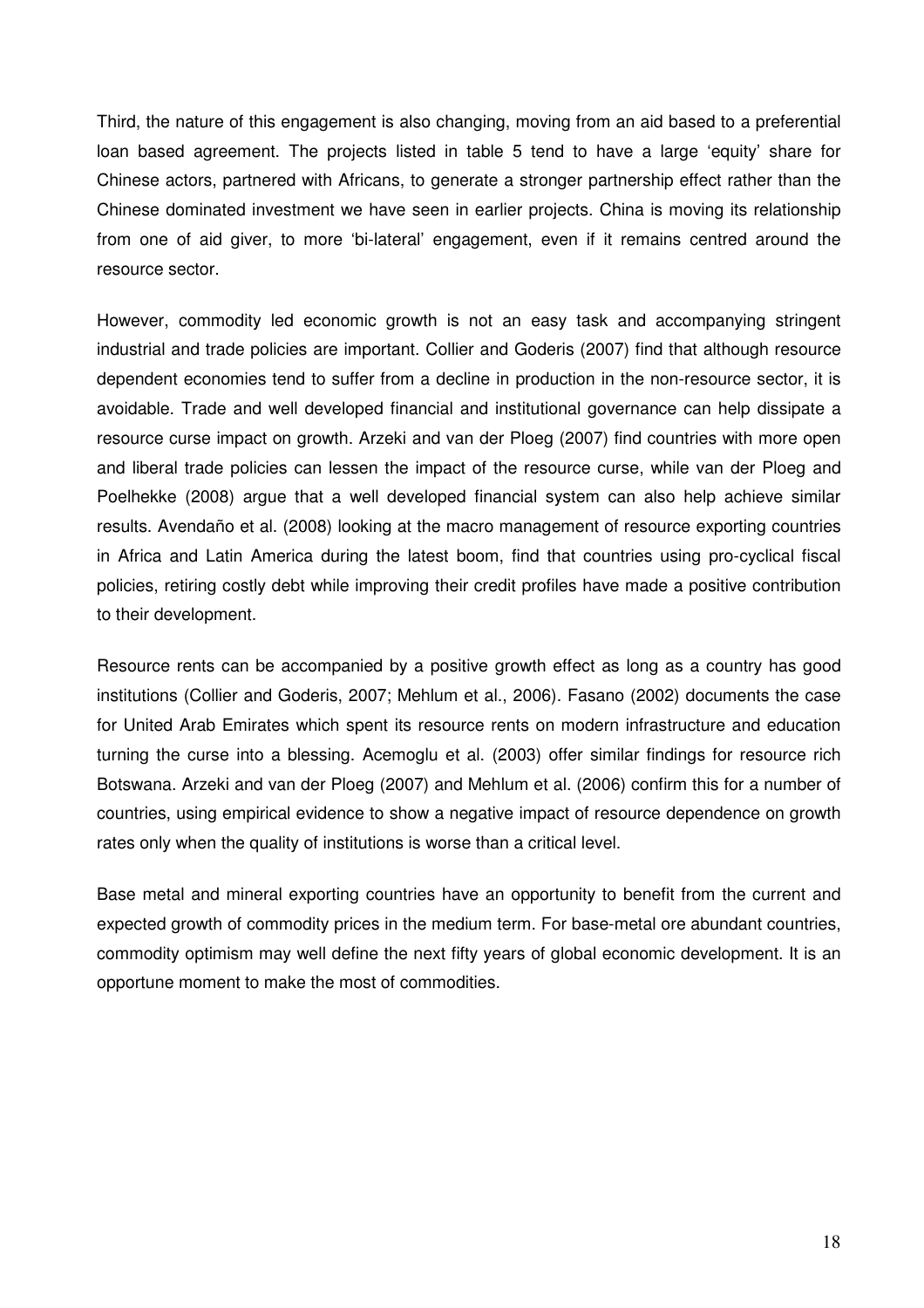#### **Bibliography:**

- Acemoglu, D., Johnson, S., & Robinson, J. (2003). An African Success: Botswana. In D. Rodrik (Ed.), In Search of Prosperity: Analytic Narratives in Economic Growth. Princeton, Princeton University Press.
- Addock, G. (2009). Industrial Metals as an Asset Class, IDX: International Derivatives Expo 2009. London: LME.
- Aschauer, D. (1989), 'Is Public Expenditure Productive?' Journal of Monetary Economics, 23 (2), 177-200.
- Arezki, R., & Ploeg, F. v.d. (2007). Can the Natural Resource Curse Be Turned Into a Blessing? The Role of Trade Policies and Institutions. IMF Working Paper, WP/07/55.
- Auty, R. M. (2008), 'Natural Resources and Development', in Amitava Krishna Dutt and Jamie Ros (eds.), International Handbook of Development Economics (1; Chletenham UK: Edward Elgar).
- Avendaño, R., Reisen, H., & Santiso, J. (2008). The Macro Management Of Commodity Booms: Africa And Latin America's Response To Asian Demand: OECD Development Centre.
- Banerjee, A. V. (2004), 'Who is Getting the Public Goods in India? Some Evidence and Some Speculation', in Kaushik Basu (ed.), India's Emerging Economy: Performance and Prospects in the 1990s and Beyond (Cambridge, MA: MIT Press).
- Besada, H., Wang, Y., and Whalley, J. (2008), 'China's Growing Economic Activity in Africa', NBER Working Paper 14024 (National Bureau of Economic Research).
- Bräutigam, D. (1998), Chinese Aid and African Development: Exporting Green Revolution (London: Macmillian Press Ltd. ).
- Broadman, H. G. (2008), 'China and India go to Africa', Foreign Affairs, 87 (2), 95-109.
- Canning, D. (1999), 'Infrastructure's Contribution to Aggregate Output ', World Bank Policy Research Working Paper, 2246.
- Chenery, H. and Syrquin, M. (1975), Patterns of Development 1950-1970 (London: Oxford University Press ).
- Cheng, K. L. and Ma., Z. (2007), 'China's Outward FDI: Past and Future', http://www.nber.org/books\_in\_progress/china07/cwt07/cheng.pdf, accessed 31st July 2008, accessed.
- Collier, P., & Goderis, B. (2007). Commodity Prices, Growth, and the Natural Resource Curse: Reconciling a Conundrum. The Centre for the Study of African Economies Working Paper Series, 274.
- Cuddington, J. and D. Jerrett, (2008), 'Super Cycles in Metals Prices?' IMF Staff Papers, 55 (4).
- EIU (2007), 'World Investment Prospects to 2011; Foreign Direct Investment and the Challenge of Political Risk', (Economist Intelligence Unit with Columbia Program on International Investment).
- Farooki, M. (2009), 'The Southern Engine of Growth and Hard Commodity Prices'; PhD Dissertation, The Open University (UK)
- Fasano, U. (2002). With Open Economy and Sound Policies, U.A.E. has Turned Oil "Curse" into a Blessing. IMF Survey, October 21, 330-332.
- Giovannetti, G. and M. Sanfilippo (2009). 'Do Chinese Exports Crowd-Out African Goods? An econometric analysis by country and sector', European Journal of Development Research Special Issue, 24 (1) 1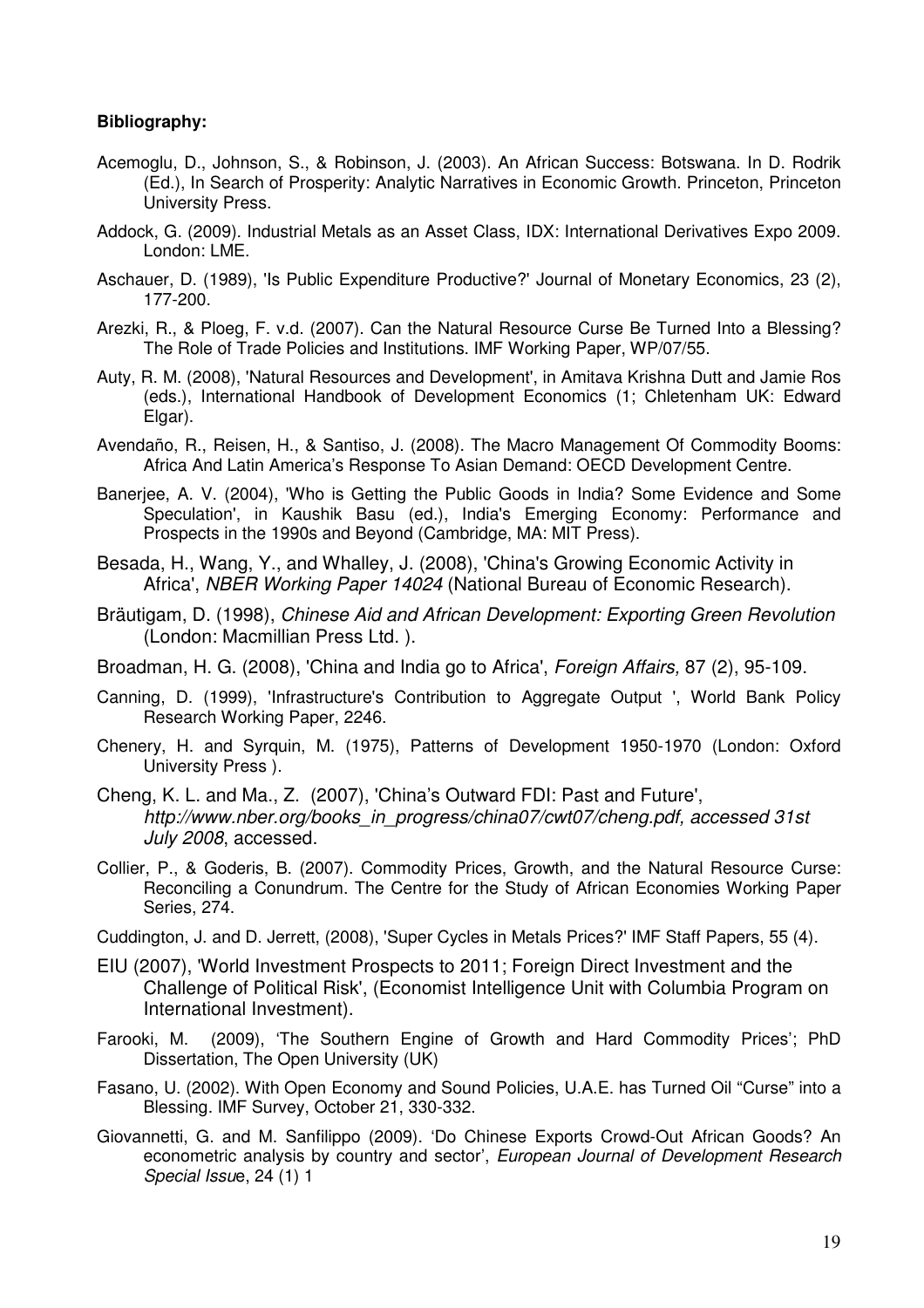- Gu, J. (2009). 'China's Private Enterprises in Africa and the Implications for African Development', European Journal of Development Research Special Issue, 24 (1)
- Heap, A. (2005), 'China The Engine of a Commodities Super Cycle', paper given at Mineral Economics & Management Society Annual Conference, Washington.
- Hulten, C. R. (1996), 'Infrastructure Capital and Economic Growth: How Well You Use It May Be More Important Than How Much You Have', National Bureau of Economic Research Working Paper, 5847.
- IMF (2010), World Economic Outlook April Edition. International Monetary Fund, Washington D.C.
- Ingram, G. and Fay, M. (2008), 'Physical Infrastructure', in Amitava Krishna Dutt and Jamie Ros (eds.), International Handbook of Development Economics (1; Cheltenham UK: Edward Elgar).
- Kaplinsky, R. and Farooki, M. (2009), 'Africa's Cooperation with New and Emerging Development Partners: Options for Africa's Development', Report prepared for The Office of Special Advisor on Africa (OSAA ( New York: Dept. of Economic and Social Affairs (DESA) The United Nations).
- Kaplinsky, R. and Farooki, M. (2010), ''What Are the Implications for Global Value Chains When the Market Shifts from the North to the South?', World Bank Working Paper No 5205.
- Kaplinsky, R and Messner, D. (2008), 'Introduction: The Impact of Asian Drivers on the Developing World', World Development, 36 (2), 197-209.
- Kaplinsky, R. (2008), 'China and the Terms of Trade: The Challenge to Development Strategy in SSA. ' paper given at Rise of China: Global Opportunities and Challenges Conference, Mount Holyoke.
- Kuznets, S. (1959), 'Quantitative Aspects of the Economic Growth of Nations: IV. Distribution of National Income by Factor Shares,' Economic Development and Cultural Change, 7 (3), 1- 100.
- --- (1960), 'Quantitative Aspects of the Economic Growth of Nations: V. Capital Formation Properties: International Comparisons for Recent Years', Economic Development and Cultural Change, 8 (4), 1-96.
- --- (1964), 'Structure of Foreign Trade: Comparisons for Recent Years', Economic Development and Cultural Change, 13 (1), 1-106.
- Macquarie Commodities Research (2008), 'Overview of Commodities Outlook with Focus on Copper, Zinc and Coking Coal ', paper given at.
- Mehlum, H., Moene, K., and Torvik, R. (2006). Institutions and the Resource Curse. The Economic Journal, 116(1), 1-20.
- NRC, National Reserach Council Panel On Urban Population Dynamics (2003), Cities Transformed: Demographic Change And Its Implications In The Developing World (Washington: National Academies Press).
- Perkins, D. H. and Syrquin, M. (1989), 'Large Countries: The Influence of Size', Handbook of Development Economics (1 edn., 2: Hollis Chenery and T N Srinivasan ), 1691-753.
- Ploeg, F. v. d., & Poelhekke, S. (2008). Volatility, Financial Development and the Natural Resource Curse. Oxcarre Research Paper, 2008-03 (University of Oxford).
- Radetzki, M. (2006), 'The Anatomy of Three Commodity Booms', *Resources Policy*, 30 (1), 56-64.
- UNCTAD (2007a), 'Transnational Corporations, Extractive Industries and Development', World Investment Report (Geneva: UNCTAD).